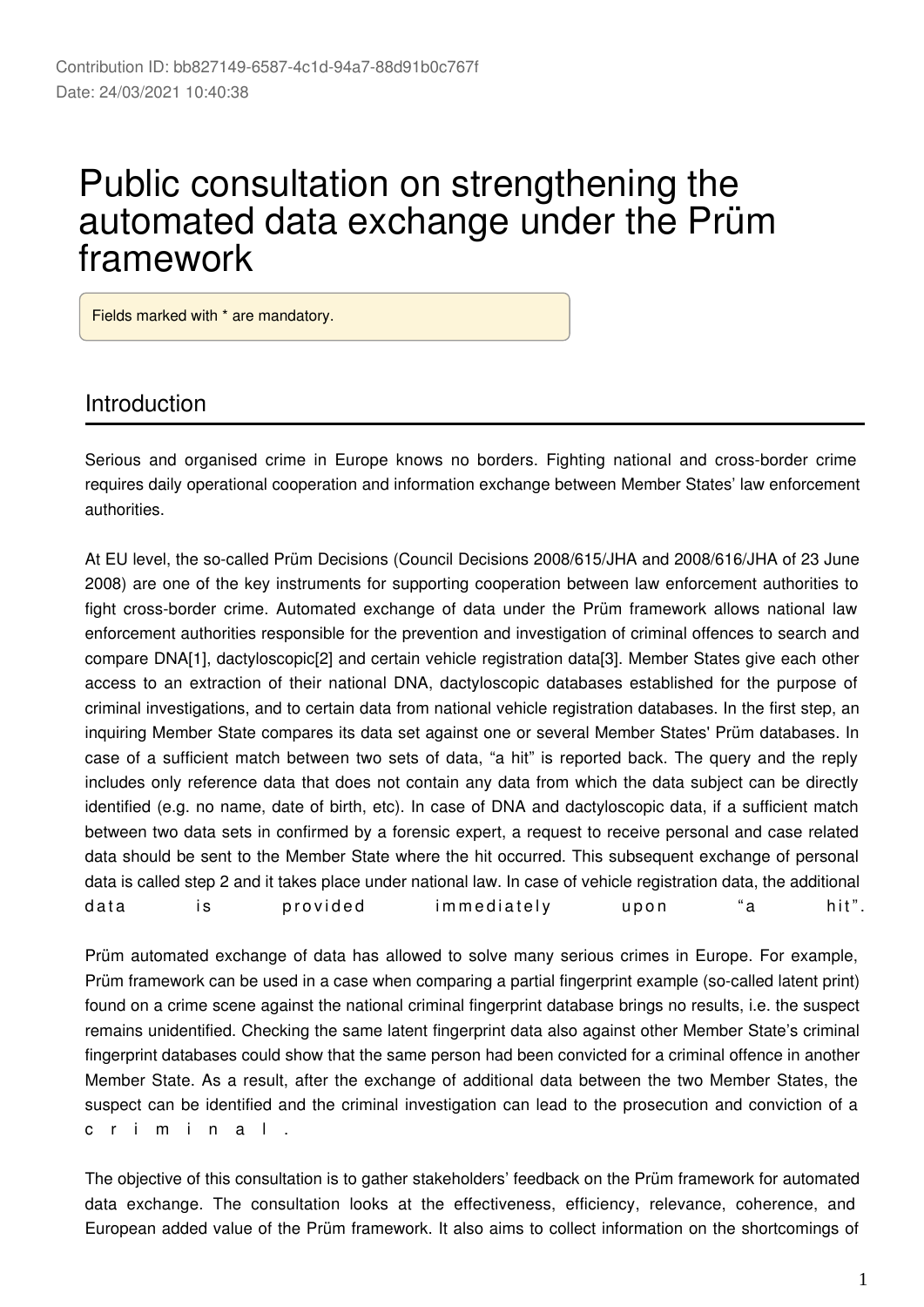[1] DNA profile means a letter or number code which represents a set of identification characteristics of the non-coding part of an analysed human DNA sample, i.e. the particular molecular structure at the various DNA locations (loci)

[2] Dactyloscopic data mean fingerprint images, images of fingerprint latents, palm prints, palm print latents and templates of such images (coded minutiae), when they are stored and dealt with in an automated database

[3] Query is launched based on chassis number or licence plate number. Data set returned is described in Chapter 3 of the Annex of Council Decision 2008/616/JHA.

# About you

Language of my contribution **\***

- $<sup>°</sup>$  Bulgarian</sup>
- <sup>o</sup> Croatian
- <sup>©</sup> Czech
- <sup>O</sup> Danish
- $\bullet$  Dutch
- <sup>o</sup> English
- <sup>©</sup> Estonian
- Finnish
- <sup>©</sup> French
- German
- <sup>©</sup> Greek
- Hungarian
- $\circ$  Irish
- $\circ$  Italian
- Latvian
- Lithuanian
- Maltese
- $\bullet$  Polish
- Portuguese
- Romanian
- Slovak
- <sup>O</sup> Slovenian
- <sup>O</sup> Spanish
- Swedish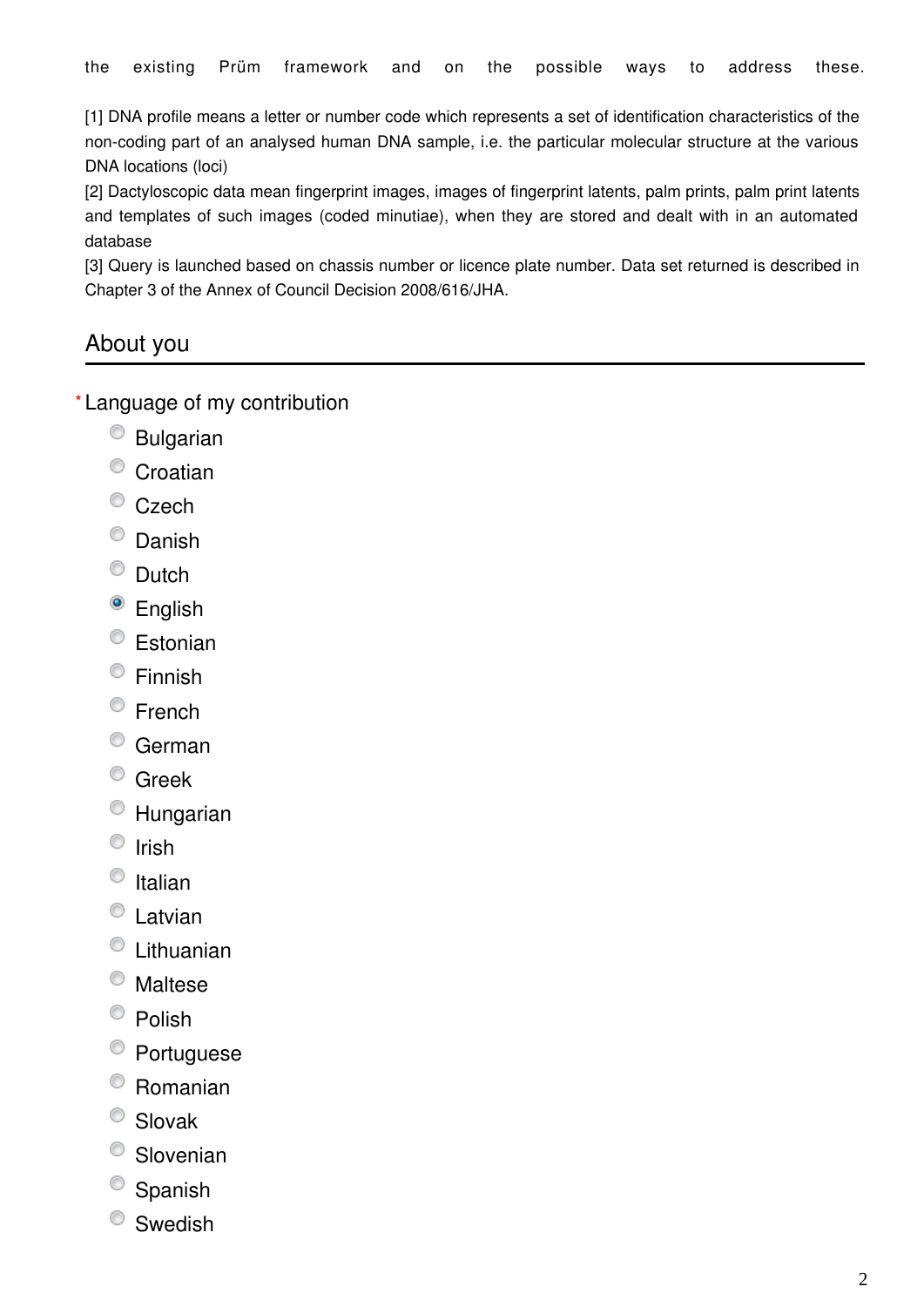- \*I am giving my contribution as
	- $\bullet$  Academic/research institution
	- Business association
	- Company/business organisation
	- <sup>o</sup> Consumer organisation
	- EU citizen
	- Environmental organisation
	- <sup>O</sup> Non-EU citizen
	- Non-governmental organisation (NGO)
	- Public authority
	- **Trade union**
	- <sup>O</sup> Other

#### First name **\***

Chloé

#### Surname **\***

Berthélémy

#### Email (this won't be published) **\***

chloe.berthelemy@edri.org

#### Organisation name **\***

*255 character(s) maximum*

European Digital Rights

#### Organisation size **\***

- $\bullet$  Micro (1 to 9 employees)
- Small (10 to 49 employees)
- $\bullet$  Medium (50 to 249 employees)
- Large (250 or more)

#### Transparency register number

*255 character(s) maximum*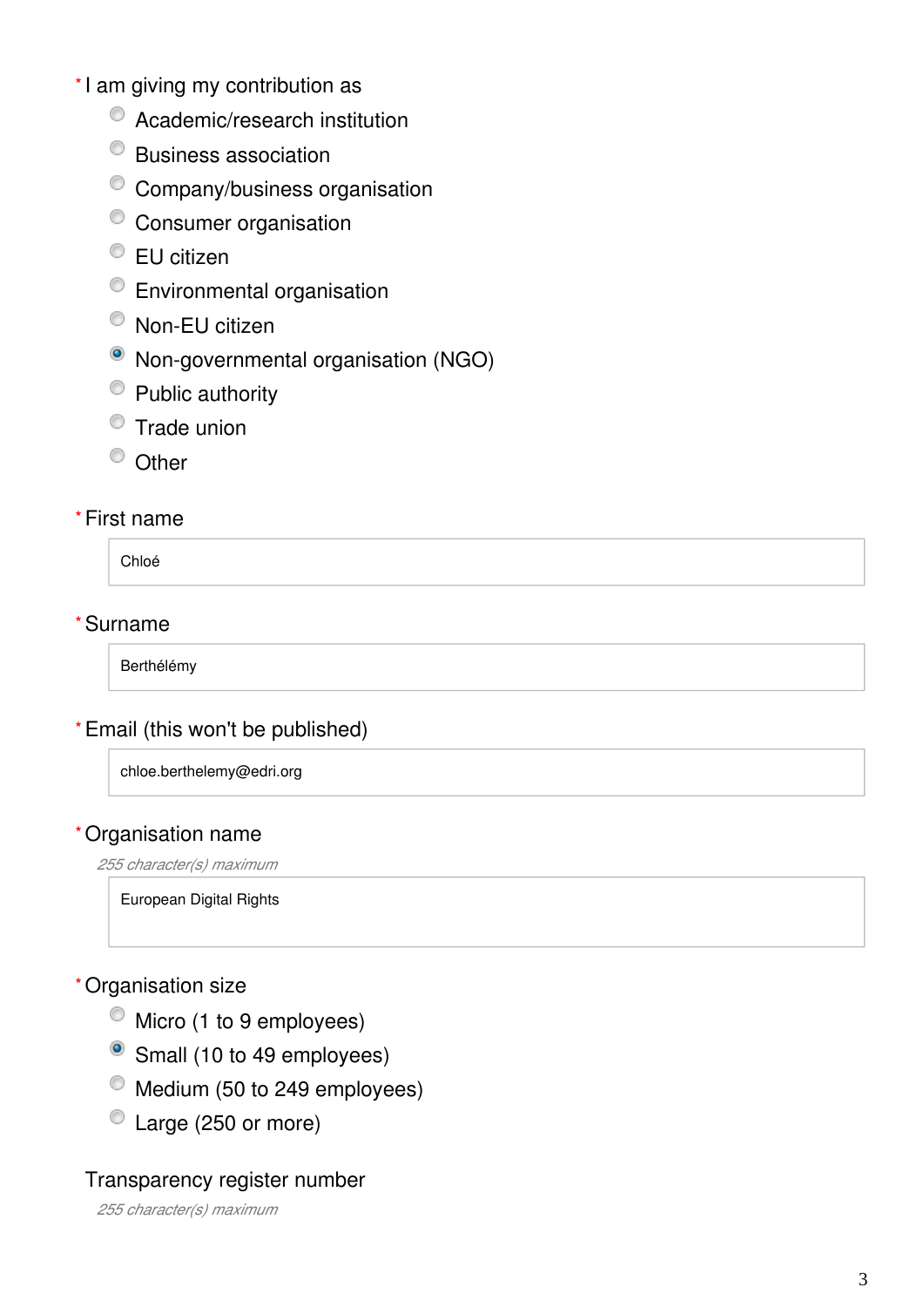Check if your organisation is on the *[transparency register](http://ec.europa.eu/transparencyregister/public/homePage.do?redir=false&locale=en)*. It's a voluntary database for organisations seeking to influence EU decision-making.

16311905144-06

### Country of origin **\***

Please add your country of origin, or that of your organisation.

| Afghanistan    | Djibouti                | Libya            | <b>Saint Martin</b>  |
|----------------|-------------------------|------------------|----------------------|
| Åland Islands  | Dominica                | Liechtenstein    | <b>Saint Pierre</b>  |
|                |                         |                  | and Miquelon         |
| Albania        | Dominican               | Lithuania        | <b>Saint Vincent</b> |
|                | Republic                |                  | and the              |
|                |                         |                  | Grenadines           |
| Algeria        | Ecuador                 | Luxembourg       | Samoa                |
| American       | Egypt                   | Macau            | San Marino           |
| Samoa          |                         |                  |                      |
| Andorra        | El Salvador             | Madagascar       | São Tomé and         |
|                |                         |                  | Príncipe             |
| Angola         | Equatorial              | Malawi           | Saudi Arabia         |
|                | Guinea                  |                  |                      |
| Anguilla       | Eritrea                 | Malaysia         | Senegal              |
| Antarctica     | Estonia                 | <b>Maldives</b>  | Serbia               |
| Antigua and    | Eswatini                | Mali             | Seychelles           |
| <b>Barbuda</b> |                         |                  |                      |
| Argentina      | Ethiopia                | <b>Malta</b>     | Sierra Leone         |
| Armenia        | <b>Falkland Islands</b> | Marshall         | Singapore            |
|                |                         | <b>Islands</b>   |                      |
| Aruba          | <b>Faroe Islands</b>    | Martinique       | <b>Sint Maarten</b>  |
| Australia      | Fiji                    | Mauritania       | Slovakia             |
| Austria        | Finland                 | <b>Mauritius</b> | Slovenia             |
| Azerbaijan     | France                  | Mayotte          | Solomon              |
|                |                         |                  | Islands              |
| <b>Bahamas</b> | French Guiana           | <b>Mexico</b>    | Somalia              |
| <b>Bahrain</b> | French                  | Micronesia       | South Africa         |
|                | Polynesia               |                  |                      |
| Bangladesh     | O                       | Moldova          | South Georgia        |
|                |                         |                  | and the South        |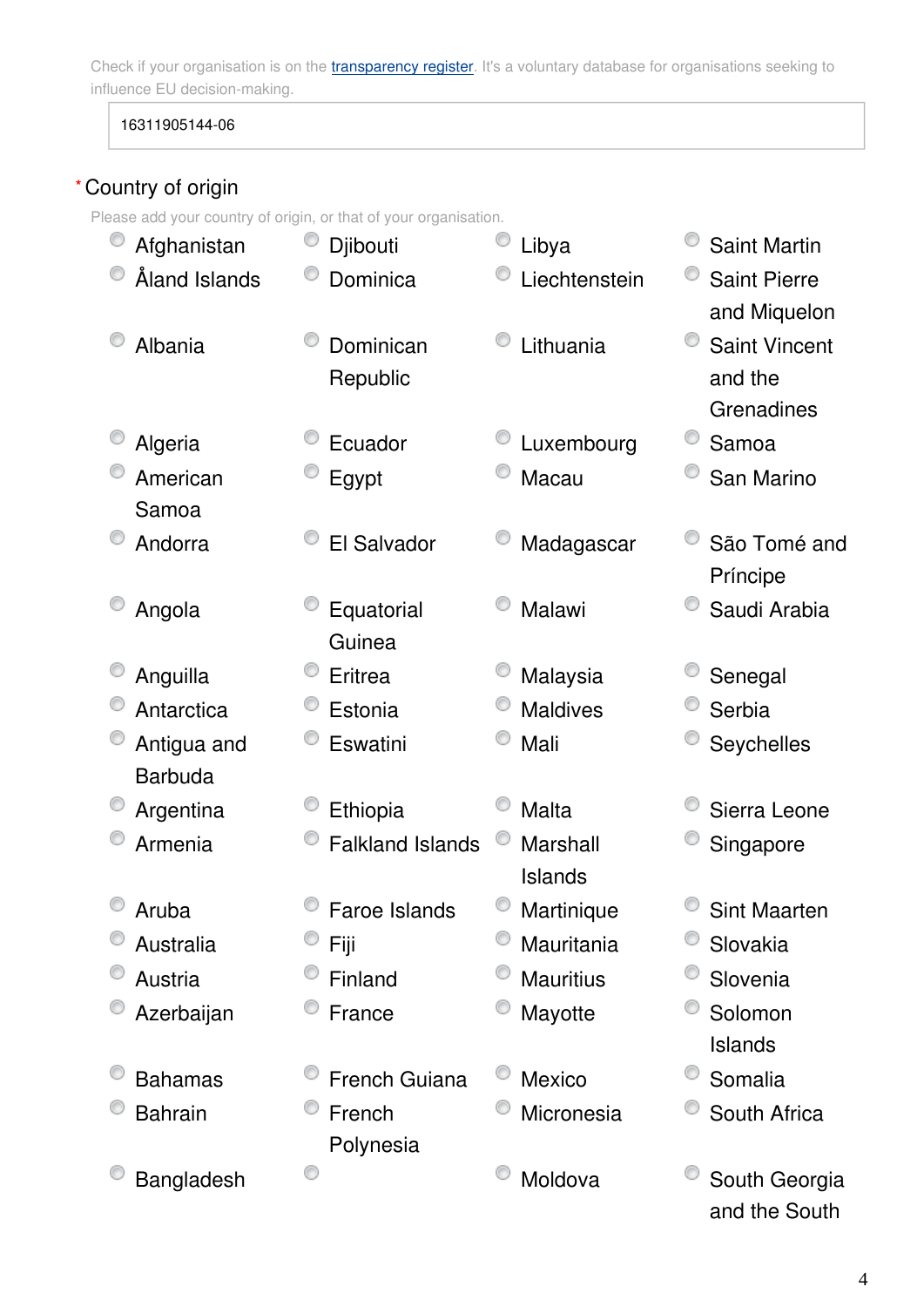|                        | French                 |                    | Sandwich            |
|------------------------|------------------------|--------------------|---------------------|
|                        | Southern and           |                    | <b>Islands</b>      |
|                        | <b>Antarctic Lands</b> |                    |                     |
| <b>Barbados</b>        | Gabon                  | Monaco             | South Korea         |
| <b>Belarus</b>         | Georgia                | Mongolia           | South Sudan         |
| <b>Belgium</b>         | Germany                | Montenegro         | Spain               |
| <b>Belize</b>          | Ghana                  | Montserrat         | Sri Lanka           |
| <b>Benin</b>           | Gibraltar              | Morocco            | Sudan               |
| <b>Bermuda</b>         | Greece                 | Mozambique         | Suriname            |
| <b>Bhutan</b>          | Greenland              | Myanmar            | Svalbard and        |
|                        |                        | /Burma             | Jan Mayen           |
| <b>Bolivia</b>         | Grenada                | Namibia            | Sweden              |
| <b>Bonaire Saint</b>   | Guadeloupe             | Nauru              | Switzerland         |
| Eustatius and          |                        |                    |                     |
| Saba                   |                        |                    |                     |
| Bosnia and             | Guam                   | Nepal              | Syria               |
| Herzegovina            |                        |                    |                     |
| <b>Botswana</b>        | Guatemala              | <b>Netherlands</b> | Taiwan              |
| <b>Bouvet Island</b>   | Guernsey               | New Caledonia      | Tajikistan          |
| <b>Brazil</b>          | Guinea                 | <b>New Zealand</b> | Tanzania            |
| <b>British Indian</b>  | Guinea-Bissau          | Nicaragua          | <b>Thailand</b>     |
| <b>Ocean Territory</b> |                        |                    |                     |
| <b>British Virgin</b>  | Guyana                 | Niger              | The Gambia          |
| Islands                |                        |                    |                     |
| <b>Brunei</b>          | Haiti                  | Nigeria            | <b>Timor-Leste</b>  |
| <b>Bulgaria</b>        | <b>Heard Island</b>    | <b>Niue</b>        | <b>Togo</b>         |
|                        | and McDonald           |                    |                     |
|                        | Islands                |                    |                     |
| <b>Burkina Faso</b>    | Honduras               | Norfolk Island     | Tokelau             |
| <b>Burundi</b>         | Hong Kong              | Northern           | Tonga               |
|                        |                        | Mariana Islands    |                     |
| Cambodia               | Hungary                | North Korea        | <b>Trinidad and</b> |
|                        |                        |                    | Tobago              |
| Cameroon               | Iceland                | <b>North</b>       | <b>Tunisia</b>      |
|                        |                        | Macedonia          |                     |
|                        |                        |                    |                     |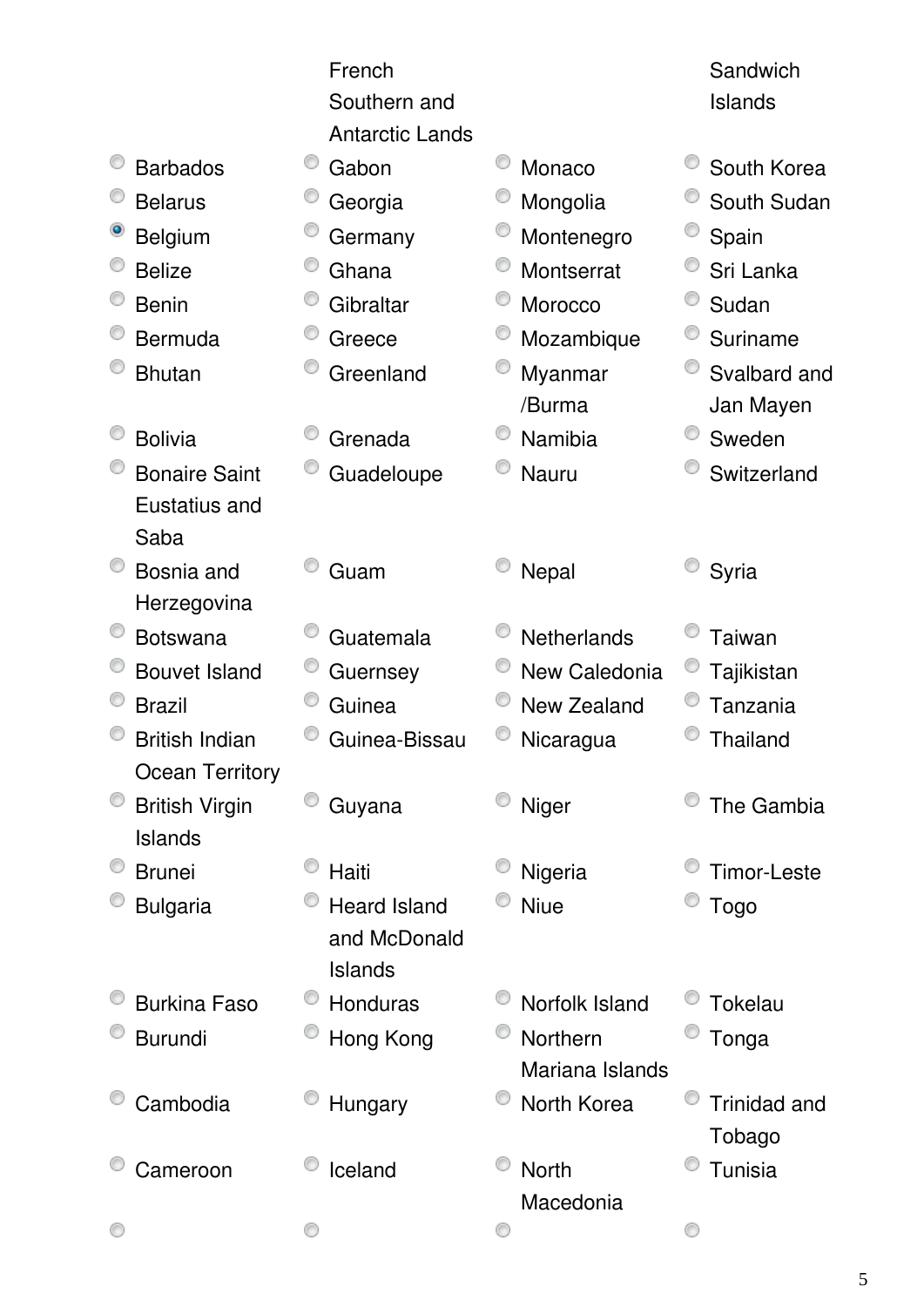| Canada                 | India         | Norway             | <b>Turkey</b>         |
|------------------------|---------------|--------------------|-----------------------|
| Cape Verde             | Indonesia     | Oman               | Turkmenistan          |
| Cayman Islands         | Iran          | Pakistan           | Turks and             |
|                        |               |                    | Caicos Islands        |
| <b>Central African</b> | Iraq          | Palau              | Tuvalu                |
| Republic               |               |                    |                       |
| Chad                   | Ireland       | Palestine          | Uganda                |
| Chile                  | Isle of Man   | Panama             | <b>Ukraine</b>        |
| China                  | <b>Israel</b> | Papua New          | <b>United Arab</b>    |
|                        |               | Guinea             | Emirates              |
| Christmas              | Italy         | Paraguay           | <b>United</b>         |
| Island                 |               |                    | Kingdom               |
| Clipperton             | Jamaica       | Peru               | <b>United States</b>  |
| Cocos (Keeling)        | Japan         | Philippines        | <b>United States</b>  |
| Islands                |               |                    | <b>Minor Outlying</b> |
|                        |               |                    | Islands               |
| Colombia               | Jersey        | Pitcairn Islands   | Uruguay               |
| Comoros                | Jordan        | Poland             | <b>US Virgin</b>      |
|                        |               |                    | Islands               |
| Congo                  | Kazakhstan    | Portugal           | Uzbekistan            |
| Cook Islands           | Kenya         | <b>Puerto Rico</b> | Vanuatu               |
| Costa Rica             | Kiribati      | Qatar              | <b>Vatican City</b>   |
| Côte d'Ivoire          | Kosovo        | Réunion            | Venezuela             |
| Croatia                | <b>Kuwait</b> | Romania            | Vietnam               |
| Cuba                   | Kyrgyzstan    | Russia             | <b>Wallis and</b>     |
|                        |               |                    | Futuna                |
| Curaçao                | Laos          | Rwanda             | Western               |
|                        |               |                    | Sahara                |
| Cyprus                 | Latvia        | Saint              | Yemen                 |
|                        |               | Barthélemy         |                       |
| Czechia                | Lebanon       | Saint Helena       | Zambia                |
|                        |               | Ascension and      |                       |
|                        |               | Tristan da         |                       |
|                        |               | Cunha              |                       |
|                        | Lesotho       | O                  | Zimbabwe              |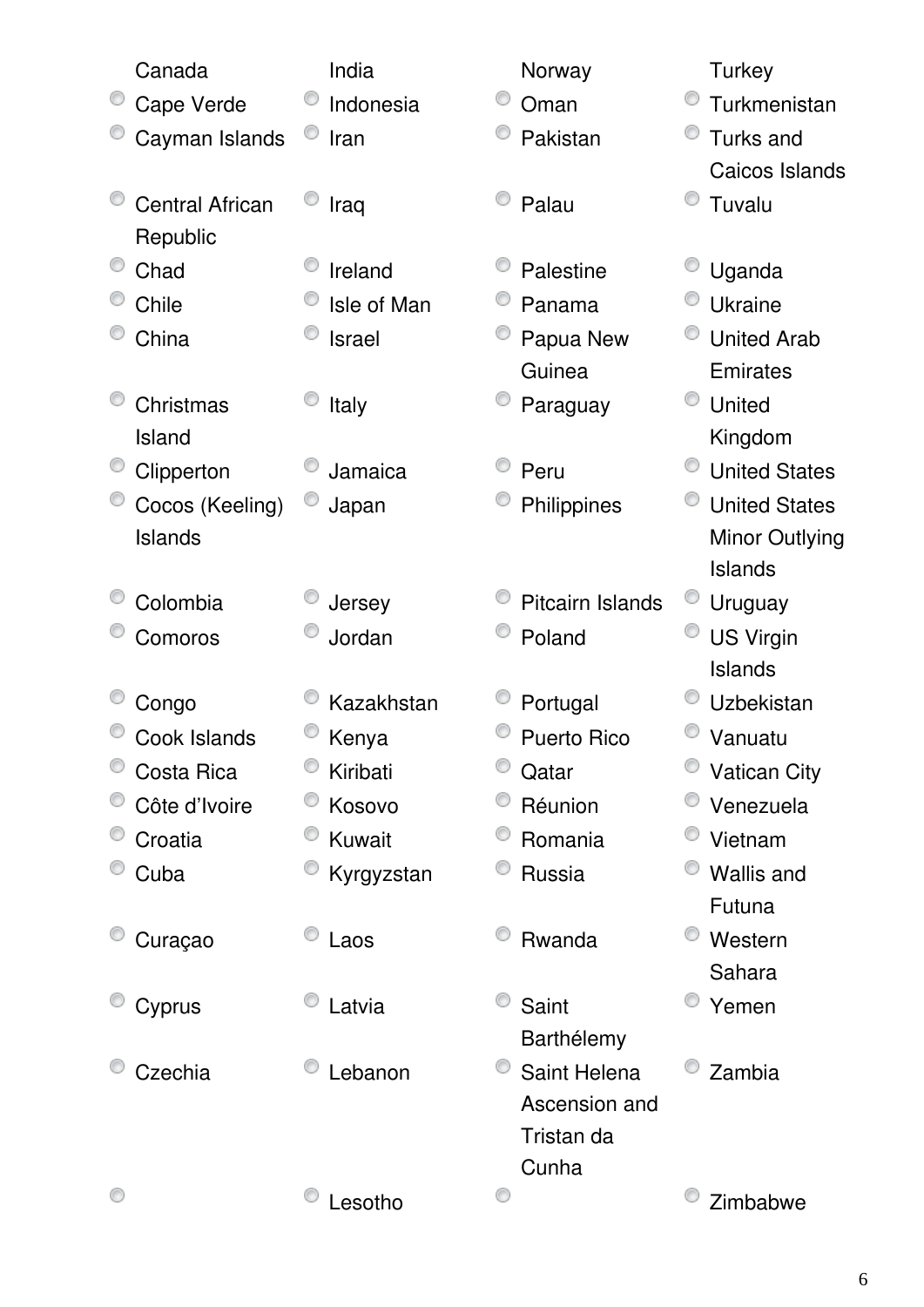| Democratic      |         | Saint Kitts and |
|-----------------|---------|-----------------|
| Republic of the |         | <b>Nevis</b>    |
| Congo           |         |                 |
| Denmark         | Liberia | Saint Lucia     |

#### Publication privacy settings **\***

The Commission will publish the responses to this public consultation. You can choose whether you would like your details to be made public or to remain anonymous.

# **Anonymous**

Only your contribution, country of origin and the respondent type profile that you selected will be published. All other personal details (name, organisation name and size, transparency register number) will not be published.

# **Public**

Your personal details (name, organisation name and size, transparency register number, country of origin) will be published with your contribution.

### $\blacksquare$  I agree with the [personal data protection provisions](https://ec.europa.eu/info/law/better-regulation/specific-privacy-statement_en)

The existing Prüm framework for the automated exchange of DNA, dactyloscopic and vehicle registration data

1. In your view, how relevant is cooperation and the exchange of information between Member States' law enforcement authorities for the prevention and investigation of criminal offences?

- Not at all
- To a small extent
- To some extent
- To a large extent
- Very relevant
- <sup>O</sup> I do not know

#### Please explain in more detail.

When arguing for the expansion of an instrument like Prüm, that can lead to severe fundamental rights restrictions, it is entirely insufficient to rely on arguments that police officers find Prüm "useful" or "relevant". Yet, what we often receive is the reporting of anecdotal evidence brought by investigators.

The European Commission peremptorily assures that the Prüm framework "has helped to solve many crimes in Europe". However, there is a crucial lack of publicly available and accurate data about the impact of Prüm. In absence of such statistical analysis, it is therefore impossible whether expansion would be necessary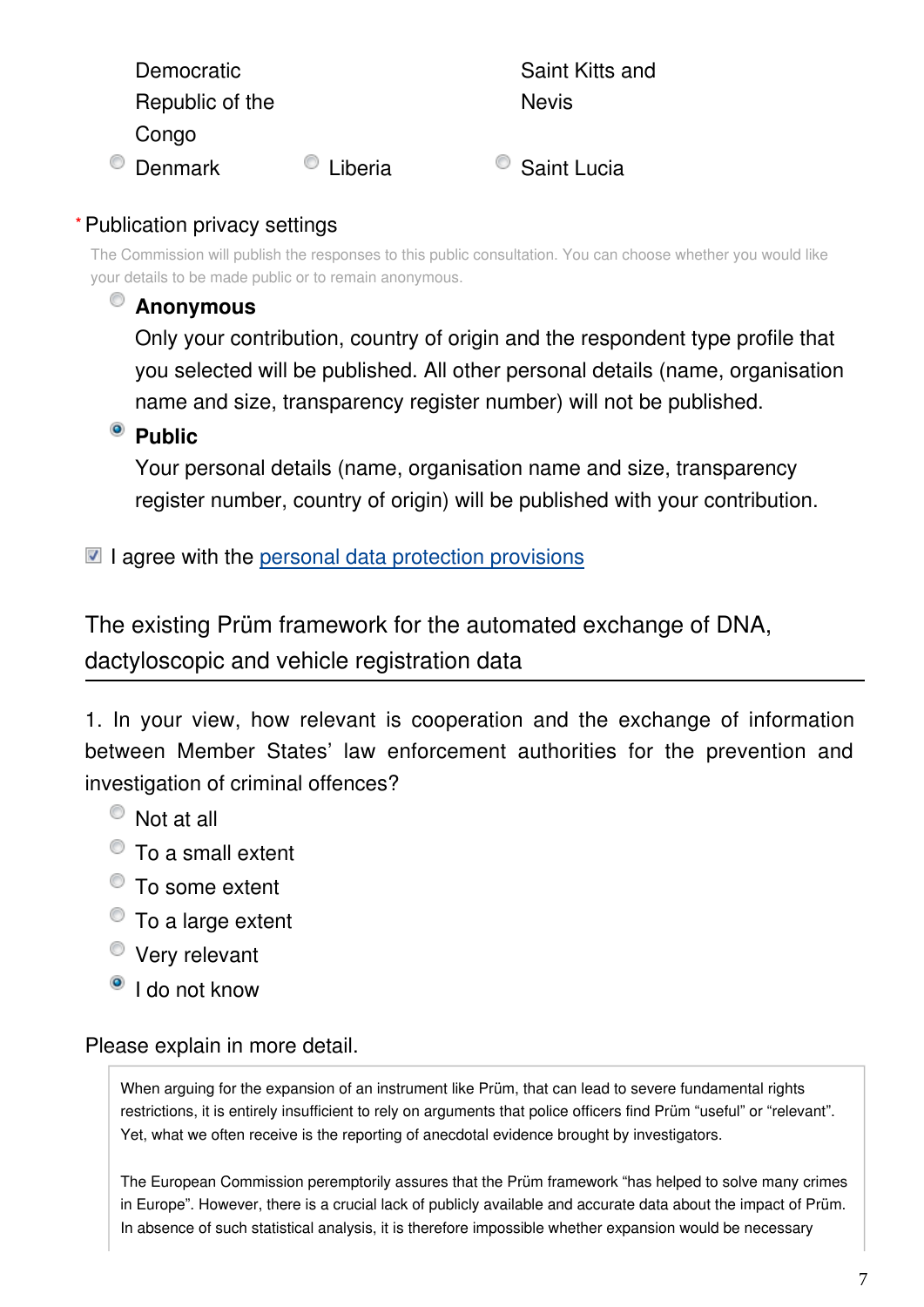considering the vast restrictions possible on fundamental rights. In particular, the number of cross-border requests or hits provided by Member States does not prove the value of the instrument. Having X number of hits does not mean having X number of crimes solved. What would be useful to know is how many of these hits led to convictions. The few studies which attempted to collect that information actually found that less than 10% of hits were used in criminal proceedings and as evidence in courts of law. In this context, it is impossible to know whether Prüm is in line with the principle of necessity and proportionality as required by the EU Charter of Fundamental Rights. It might be important to recall that Prüm implies regular exchanges of potentially sensitive and private information. It is therefore very important that the benefits of the system to society and to the criminal justice systems are clarified as soon as possible.

2. How relevant it is to be able to search and compare DNA, fingerprint and vehicle registration data (the Prüm framework) in other Member States' databases for the prevention and investigation of criminal and terrorist offences?

|                              | Not<br>at all | To a small<br>extent | To some<br>extent | To a large<br>extent | Very<br>relevant | I do not<br>know |
|------------------------------|---------------|----------------------|-------------------|----------------------|------------------|------------------|
| <b>DNA</b>                   | C             | O                    | C                 | C                    | C                | C                |
| Dactyloscopic<br>data        | C             | ◎                    | ◎                 | ◎                    | C                | C                |
| Vehicle<br>registration data | ◎             | ⋒                    | ⋒                 | €                    | €                | C                |

Please explain in more detail.

3. To what extent does the Prüm framework correspond to the needs/interests of different stakeholders?

|                                | Not<br>at all | To a small<br>extent | To some<br>extent | To a large<br>extent | Completely | l do<br>not<br>know |
|--------------------------------|---------------|----------------------|-------------------|----------------------|------------|---------------------|
| Victims of crime               | $\bullet$     | ◉                    | ⋒                 | ⋒                    | ⋒          |                     |
| Criminal investigators         | ∩             | ◎                    | ⋒                 | ⋒                    | ⋒          | ⋒                   |
| Data protection<br>authorities | $\bullet$     | ß                    |                   |                      |            |                     |
| Forensic specialists           | ∩             | ∩                    | ⋒                 | ⋒                    | ∩          |                     |
| Database custodians            | ⋒             | ∩                    | ⋒                 | ⋒                    | ⋒          |                     |
| Legal practitioners            | ⊙             | ⊙                    | ⋒                 | ⋒                    | ⊙          | ⋒                   |
| Human rights<br>organisations  | ۵             | e                    |                   |                      |            |                     |
|                                |               |                      |                   |                      |            |                     |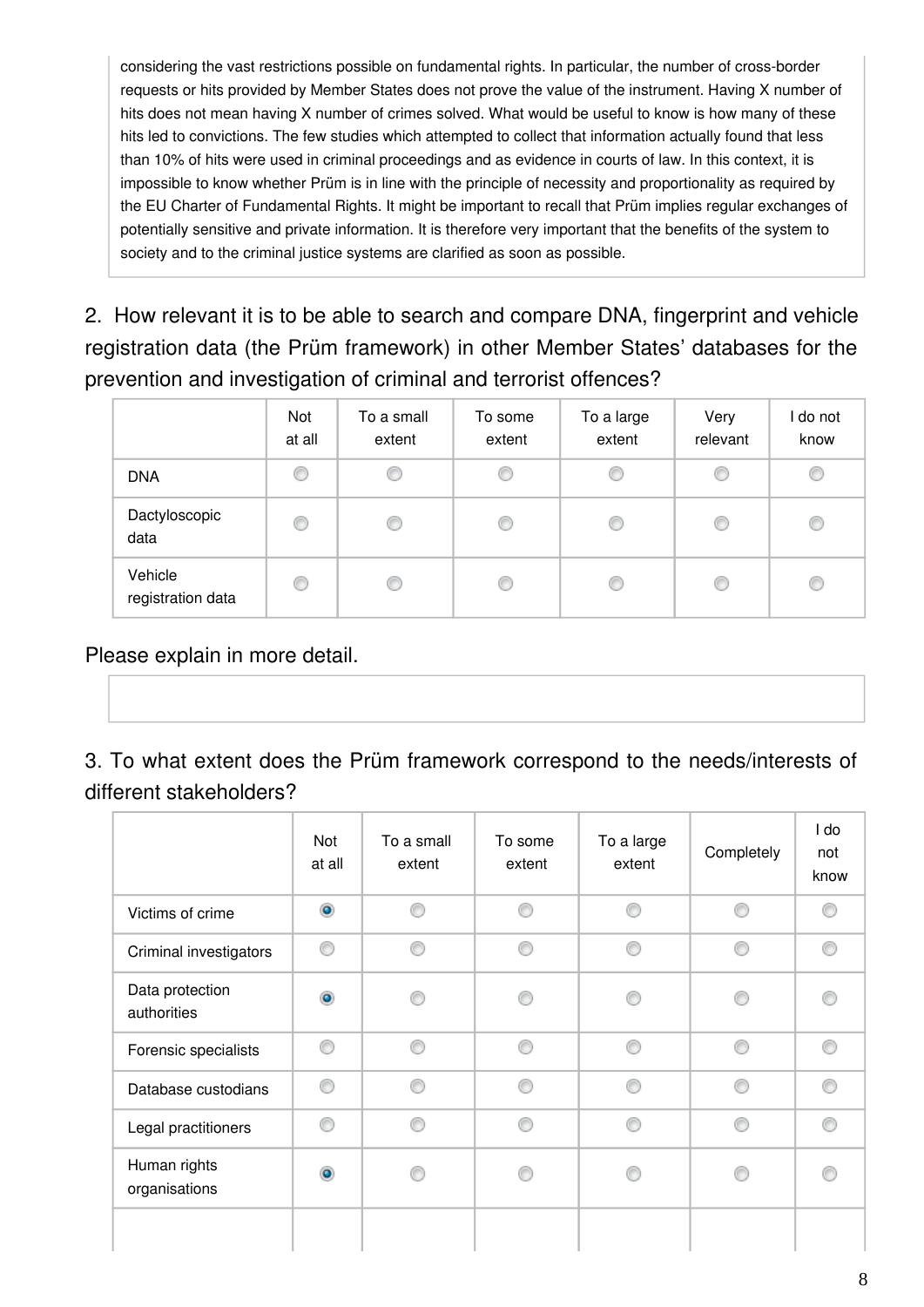◉

⋒

⋒

⋒

#### Please explain in more detail. If you replied "other", please describe it here.

⊙

Information exchange between law enforcement authorities in EU Member States can have tremendously negative effects on the fundamental rights (notably but not restricted to data protection rights) of the individuals whose personal data is transferred to authorities in other Member States. This is why data protection authorities and human rights organisations alike have interest in monitoring the implementation of and scrutinising reforms of legislative frameworks that enable information exchange between law enforcement authorities. Their aim is to ensure those frameworks are adequately regulated with strong safeguards for people concerned, includes redress mechanisms and ensures transparency of the practices.

Currently, the Prüm framework does not meet the needs and demands of victims (whose data might be held in national DNA analysis files to which other Member States have access via Prüm), data protection authorities (see question 6.1) and human rights organisations.

4. Please provide any examples or (statistical) data how, if any, Prüm automated data exchange has helped to fight crime and terrorism.

5. The purpose of the Prüm automated exchange of data is to step up cross-border cooperation, particularly the exchange of information between authorities responsible for the prevention and investigation of criminal offences. In your view, has the Prüm framework improved the exchange of data between Member States?

- <sup>o</sup> No
- To some extent
- Yes
- <sup>1</sup> I do not know

#### Please explain in more detail.

From the perspective of fundamental rights protection, the Prüm framework has not improved the exchange of data between Member States' authorities responsible for the prevention and investigation of criminal offences. It may have reduced barriers in sharing data but compared to an approach which requires a specific warrant and reasonable suspicion, Prüm has instead further undermined due process and defense rights. It makes it easier to infringe in people's rights without sufficient safeguards and checks and balances. We recall that even if Prüm only functions with the exchange of proxy data (hit/no hit), the data exchanged still relates to individuals and therefore amounts to personal data. Furthermore, there have been cases where Prüm hits led to the unjustified arrest or police suspicion and scrutiny of people until they were proven innocent.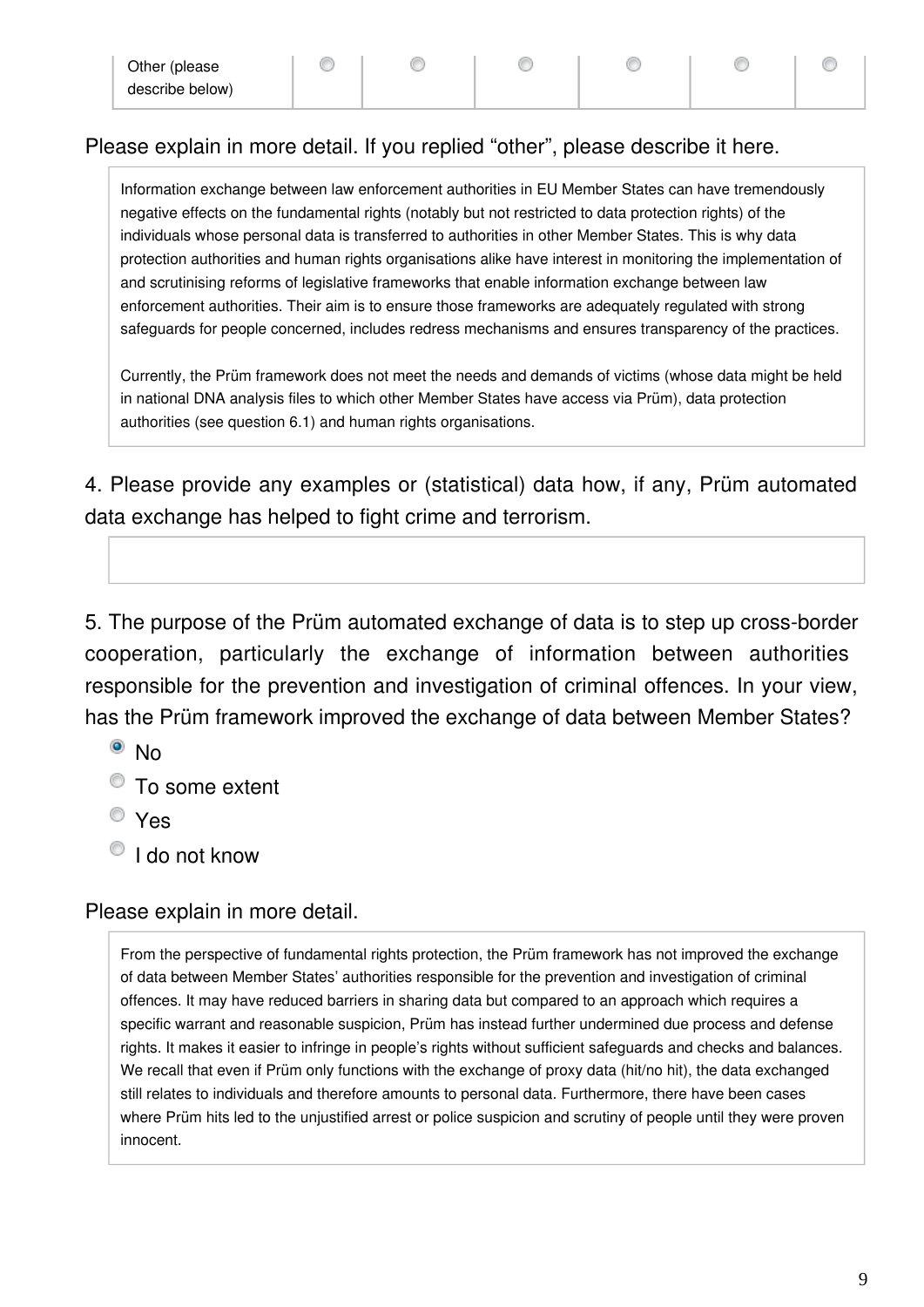5.1 What factors have prevented the effective implementation of the automated data exchange under the Prüm framework? Multiple replies are possible.

- $\blacksquare$  Technical reasons, e.g. compatibility with the requirements set in the Prüm Decisions;
- Legal aspects, e.g. need to adapt national legislation;
- $\blacksquare$  Financial costs, e.g. setting up respective national databases, establishing bilateral connections with other Member States;
- Operational reasons, e.g. lack of efficient and effective work processes;
- Gaps or lack of clarity in the Prüm Decisions;
- Other (please describe below);
- $\blacksquare$  I do not know

#### Please explain in more detail. If you replied "other", please describe it here.

The Prüm Decisions adopted in 2008 have still not been fully implemented by Member States, despite the August 2011 implementation deadline. For the biometric data exchange (DNA and dactyloscopic data), only about 60% of the possible connections between Member States have been established. For the presumably simpler case of exchange of vehicle registration data, only 79% of the possible connections are operational. In itself, the extremely delayed implementation for the existing data categories makes it premature to consider extending the automated information exchange in the Prüm framework with additional data categories.

To Question "5.2 How has the Prüm framework contributed to improving the exchange of data between Member States?", we would have chosen I do not know for all the proposed statements because of the lack of publicly available data (see Question 1).

6. In your view, has the automated exchange of DNA, dactyloscopic and vehicle registration data resulted in any negative consequences?

- $\odot$  No
- To some extent
- <sup>o</sup> Yes
- <sup>1</sup> I do not know

#### 6.1 What are the main negative consequences of the Prüm framework?

|                                                                                                             | l do<br>not<br>agree<br>at all | l tend<br>to<br>disagree | I neither<br>disagree<br>nor agree | tend<br>to<br>agree | fully<br>agree | do<br>not<br>know |
|-------------------------------------------------------------------------------------------------------------|--------------------------------|--------------------------|------------------------------------|---------------------|----------------|-------------------|
| Undermining data security in national<br>systems and when transferring data<br>between national authorities | C                              | C                        | O                                  | $\circledcirc$      |                |                   |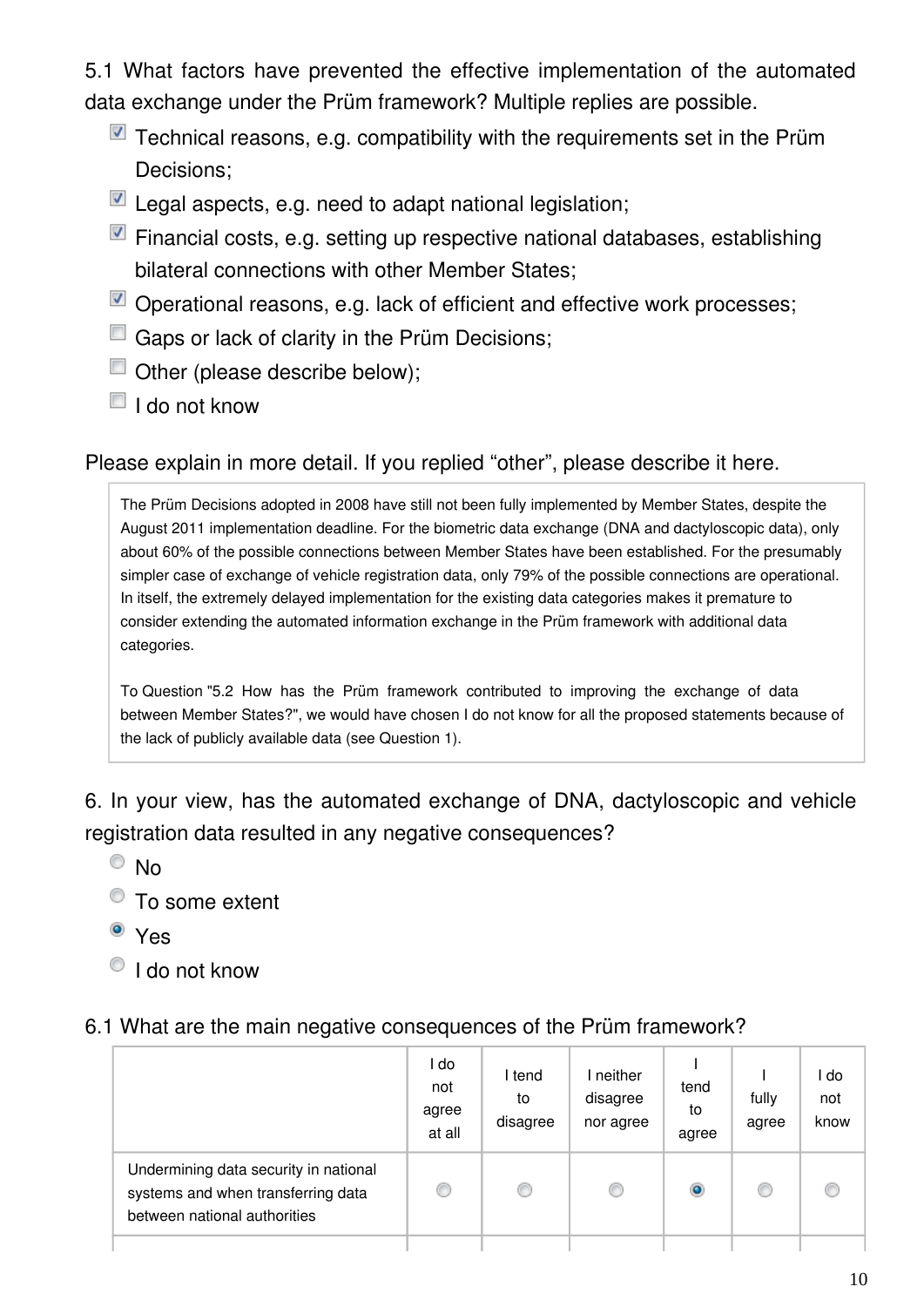| Limiting of the right of data protection<br>and privacy for the individual<br>concerned (data subject) | C |  |   |  |
|--------------------------------------------------------------------------------------------------------|---|--|---|--|
| Limiting of other fundamental rights for<br>the individual concerned (data subject)                    | O |  | O |  |
| Other (please describe below)                                                                          | C |  |   |  |
| l do not know                                                                                          |   |  |   |  |

#### Please explain in more detail. If you replied "other", please describe it here.

The European Commission's Inception Impact Assessment argued that the "system provides a reply including no personal data, but only reference data" and later, that "the reference data does not contain any data from which the data subject can be directly identified". This is a very dangerous misconception of how Prüm's hits can be used in practice by law enforcement officers. When running a search across multiple databases, law enforcement officers still process data that relates to a certain individual – even if nonidentifiable. Therefore it involves personal data even at this stage of the process.

Even though the automated search in Prüm only returns reference data in case of a hit, the search nonetheless involves processing of personal data in both the requesting and the requested Member State. The automated response can form the basis for intrusive measures taken against an individual in the requesting Member States, for example detention in case of a hit. A 2018 study from the European Parliament LIBE Committee showed that because some jurisdictions request, report and/or submit personal information without proper follow-up forensic and tactical work, cases were found where citizens have been arrested or undergone police suspicion and scrutiny until proven innocent. (Dr. Victor TOOM, Cross-Border Exchange and Comparison of Forensic DNA Data in the Context of the Prüm Decision, LIBE Committee Study. The presumption of innocence, data protection principles and the respect for due process can therefore easily be undermined by this system. This data protection concerns do not seem to be addressed or foreseen in the upcoming evaluation.

This makes it absolutely critical that the personal data being processed is accurate and that there are procedural safeguards for individuals when personal data is exchanged between Member States. Whereas the Prüm framework has specific provisions on which national databases are to be made available for automated searches by other Member States, as well as the technical implementation of the automated searches, there are only very general data protection provisions in Chapter 6 of Council Decision 2008/615 /JHA.

Member States' national law determine the criteria for inclusion in biometric (DNA and dactyloscopic) databases, the retention of personal data in biometrics databases (for suspects and convicted offenders, respectively), and the rules for searching biometric databases. The lack of proper EU-wide standards for data accuracy of biometric databases and searches becomes very problematic when national databases are made available for searches by other Member States. For example, the Prüm Decisions allow DNA matches based on six loci , which creates an unacceptable high risk of false-positive matches, especially when the search is made in a large DNA database.

Another important issue linked to the fact that the rules remain under the sole discretion of Member States is the way structural discrimination can guide national law enforcement authorities' decisions on inclusion, retention and searches. The composition of national databases reflects the biases of law enforcement agencies and as a result, mirrors the systematic stigmatization against certain categories of people, notably racial and ethnic minority communities, migrants and other marginalised groups whose data is held in these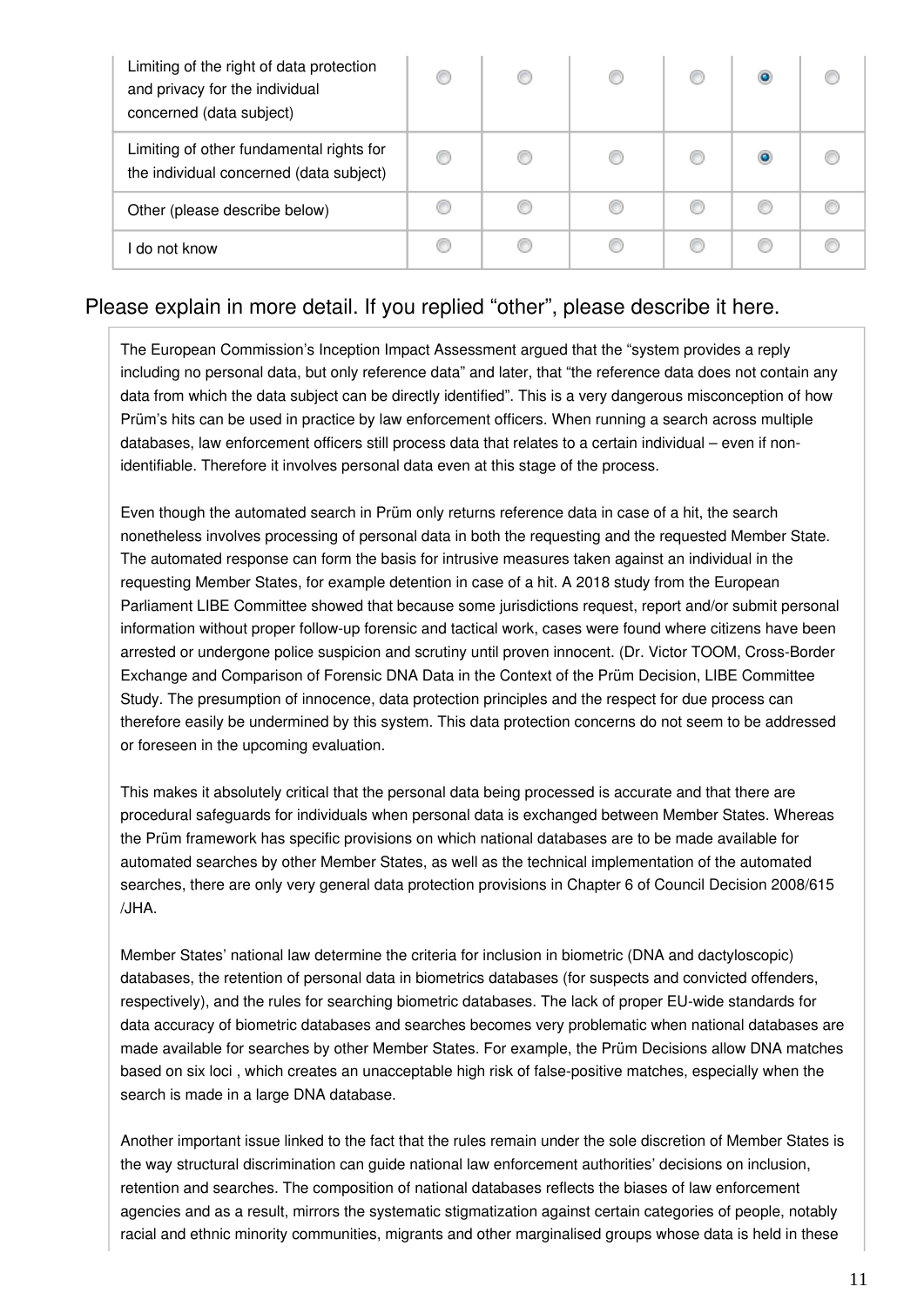databases (see https://www.enar-eu.org/IMG/pdf/data-driven-profiling-web-final.pdf). The rules therefore may impact the right to non-discrimination. Through digitized and networked national databases, these people undergo even more surveillance and have even more possibilities to be subject to coercive actions and abusive policing. Yet, not all national databases in the EU benefit from regulatory scrutiny.

7. In your view, to what extent has the Prüm framework provided added value compared to what Member States could achieve in the field of law enforcement information exchange in the absence of the Prüm framework?

- $\bullet$  I do not agree at all
- <sup>t</sup> I tend to disagree
- <sup>1</sup> I neither disagree nor agree
- $\bullet$  I tend to agree
- <sup>O</sup> I fully agree
- $\bigcirc$  I do not know

Please explain in more detail.

8. Over the time, several EU and international initiatives aim at facilitating the exchange of information between law enforcement authorities, such as Europol information systems, Interpol information systems, Schengen Information System, Council Framework Decision 2006/960/JHA. To what extent do you agree/disagree that the Prüm framework complements other EU and international action in the area of law enforcement information exchange?

- $\bullet$  I do not agree at all
- $\bullet$  I tend to disagree
- <sup>1</sup> I neither disagree nor agree
- <sup>O</sup> I tend to agree
- <sup>O</sup> I fully agree
- $\bigcirc$  I do not know

Please explain in more detail.

9. Are you aware of any overlaps with other law enforcement information exchange tools/instruments at EU or international level?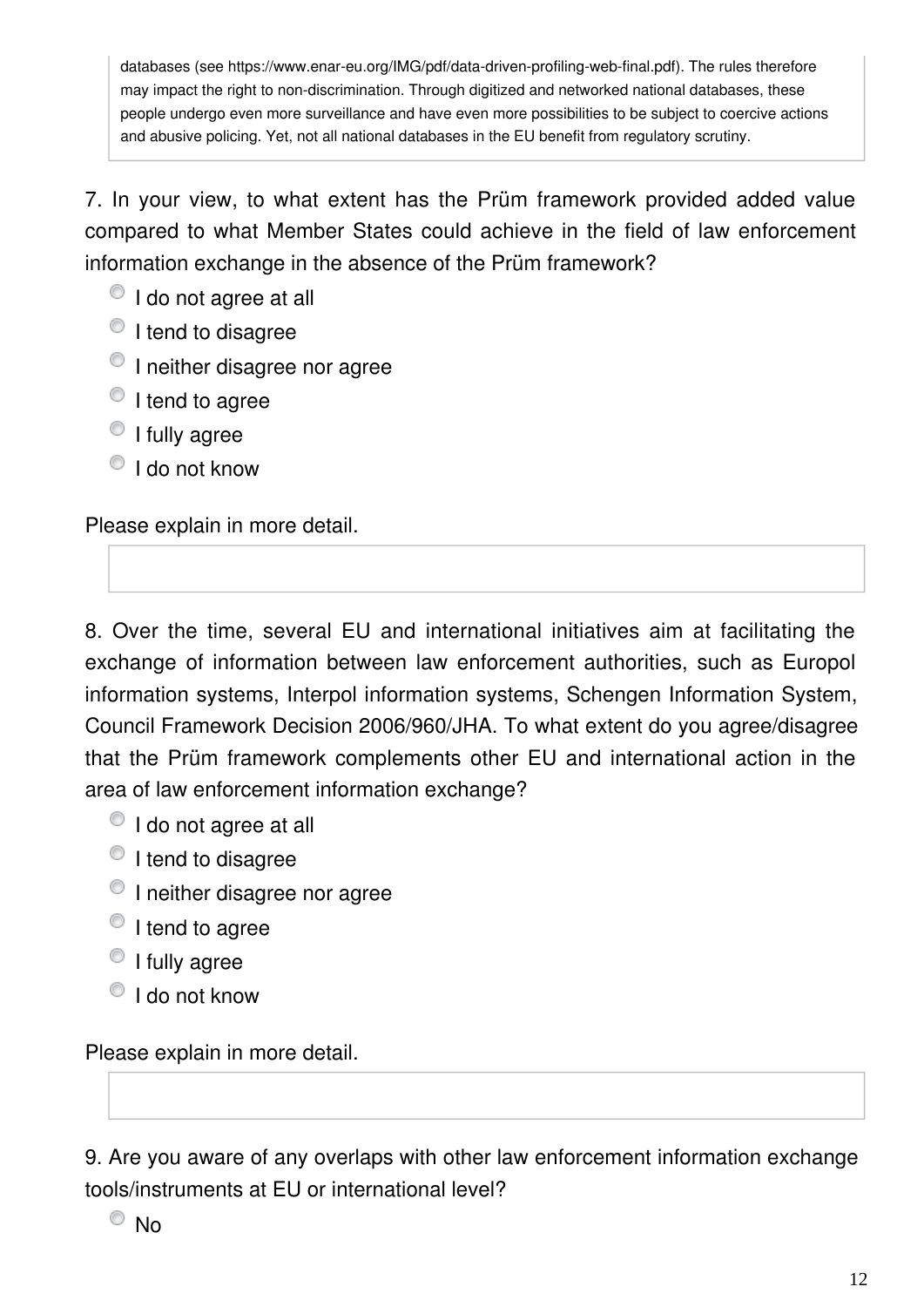$\bullet$  I do not know

Please explain in more detail.

10. Is there anything else you would like to comment on with relation to the current EU policy on automated cross-border exchange of data between law enforcement authorities?

Since the adoption of the Prüm Decisions, the EU has modernised and harmonised the data protection framework for law enforcement with the Law Enforcement Directive (EU) 2016/680. One of the novelties in the Law Enforcement Directive (LED) is that biometric data for the purpose of unique identification of an individual constitutes sensitive personal data (Article 10). Such processing is only allowed where it is strictly necessary and subject to appropriate safeguards for the rights and freedoms of the data subject.

The new requirements in the LED of strict necessity and appropriate safeguards should affect how Member States manage their biometric databases in terms of inclusion, data retention and searches. In practice, this depends on how Member States have transposed the LED into their national data protection law and made the necessary amendments to criminal procedure laws, police laws and specialised laws governing biometric databases. EDRi is not aware of any systematic studies, by the European Commission or other organisations, of Member States' LED transpositions in relation to biometric data and other aspects of direct relevance to the Prüm framework.

As Member States national law forms a critical part of the current Prüm framework, EDRi strongly recommends that the European Commission conducts a thorough assessment of all Member States' transpositions of the LED in connection with the upcoming evaluation of the Prüm framework. The impact of the Prüm framework on data protection and other fundamental rights of European citizens depends on the interplay between the data-exchange provisions in the Prüm Decisions and Member States' national law, in particular the data protection safeguards provided by the latter.

Since the United Kingdom remains part of the Prüm framework post-Brexit, an assessment of the level of data protection requirements provided for in the EU-UK draft adequacy decision should be carried out in connection with the foreseen evolution of Prüm.

11. In your view, to what extent has the automated data exchange under the Prüm framework brought any efficiency gains in the law enforcement information exchange?

|                       | Not at<br>all | To a small<br>extent | To some<br>extent | To a large<br>extent | do not<br>know |
|-----------------------|---------------|----------------------|-------------------|----------------------|----------------|
| Speed of exchanges    | O             |                      |                   |                      |                |
| Administrative burden | O             |                      |                   | O                    |                |
| Costs                 |               |                      |                   |                      |                |
|                       |               |                      |                   |                      |                |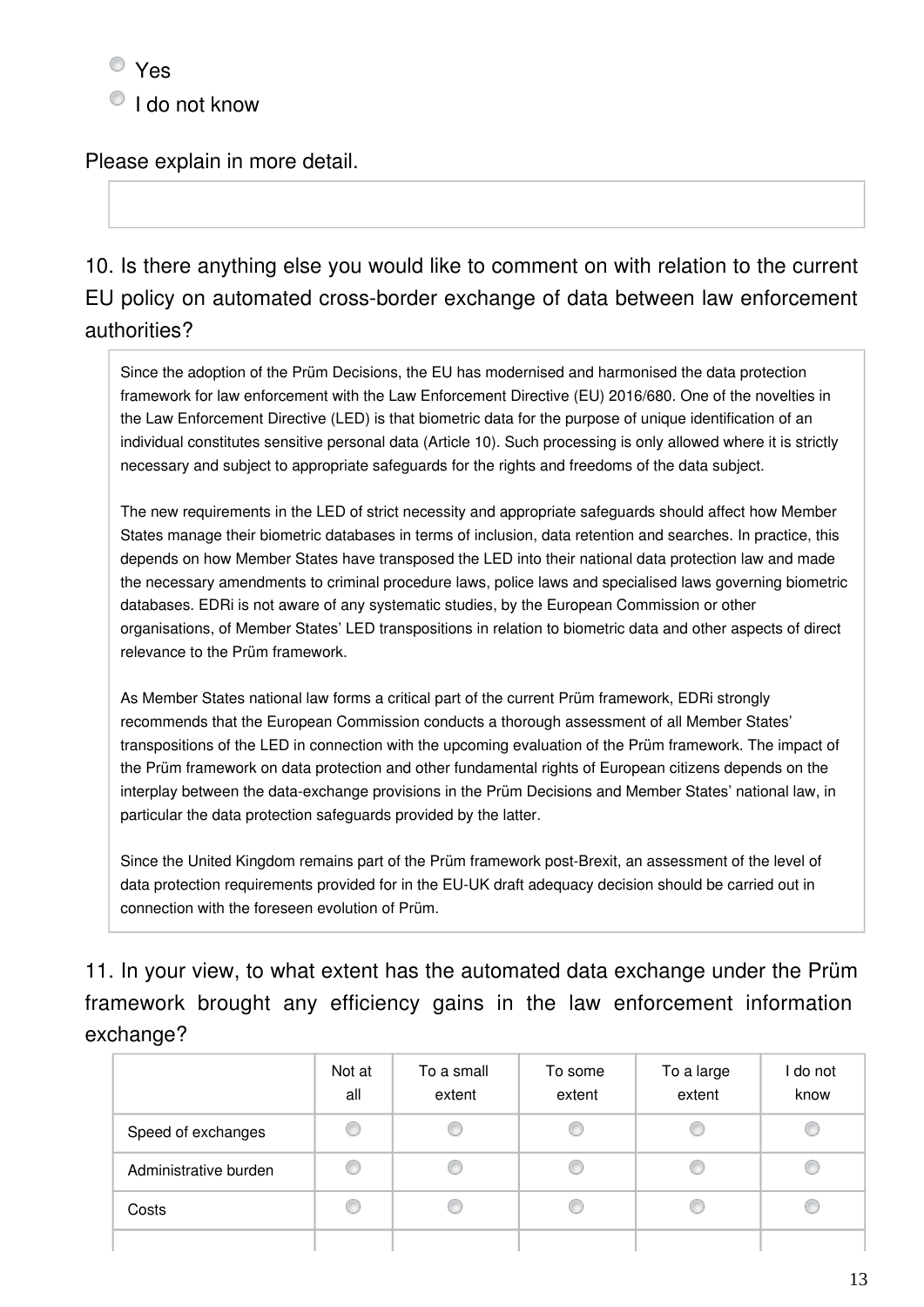| <b>Staff</b>                     |  |  |  |
|----------------------------------|--|--|--|
| Other (please describe<br>below) |  |  |  |

Please explain in more detail. If you replied "other", please describe it here.

12. Please provide any examples or (statistical) data how, if any, Prüm automated data exchange improved the efficiency of law enforcement information exchange (for example the change in waiting time for the responses, change in the number of queries per official that the law enforcement authorities are capable of serving, change in the costs of respective information systems/ICT developments, etc).

13. In your view, have the costs (administrative, budgetary, in terms of personnel, etc.) related to the implementation of the Prüm framework been proportionate to its contribution in terms of the improvements in law enforcement information exchange?

|                              | Not<br>at all | To a small<br>extent | To some<br>extent | To a large<br>extent | Completely | l do<br>not<br>know |
|------------------------------|---------------|----------------------|-------------------|----------------------|------------|---------------------|
| <b>DNA</b>                   | O             | C                    |                   | O                    | O          | €                   |
| Dactyloscopic<br>data        | €             | C                    | C                 | C                    | €          | C                   |
| Vehicle<br>registration data | €             | O                    |                   | €                    | €          | €                   |

14. Please explain in more detail why you deem the costs related to the implementation of the Prüm framework to be proportionate/disproportionate in relation to the efficiency gains.

# Strengthening the automated data exchange under the Prüm framework

*The following questions target the shortcomings identified by the Commission and the possibilities if and how to address these shortcomings.*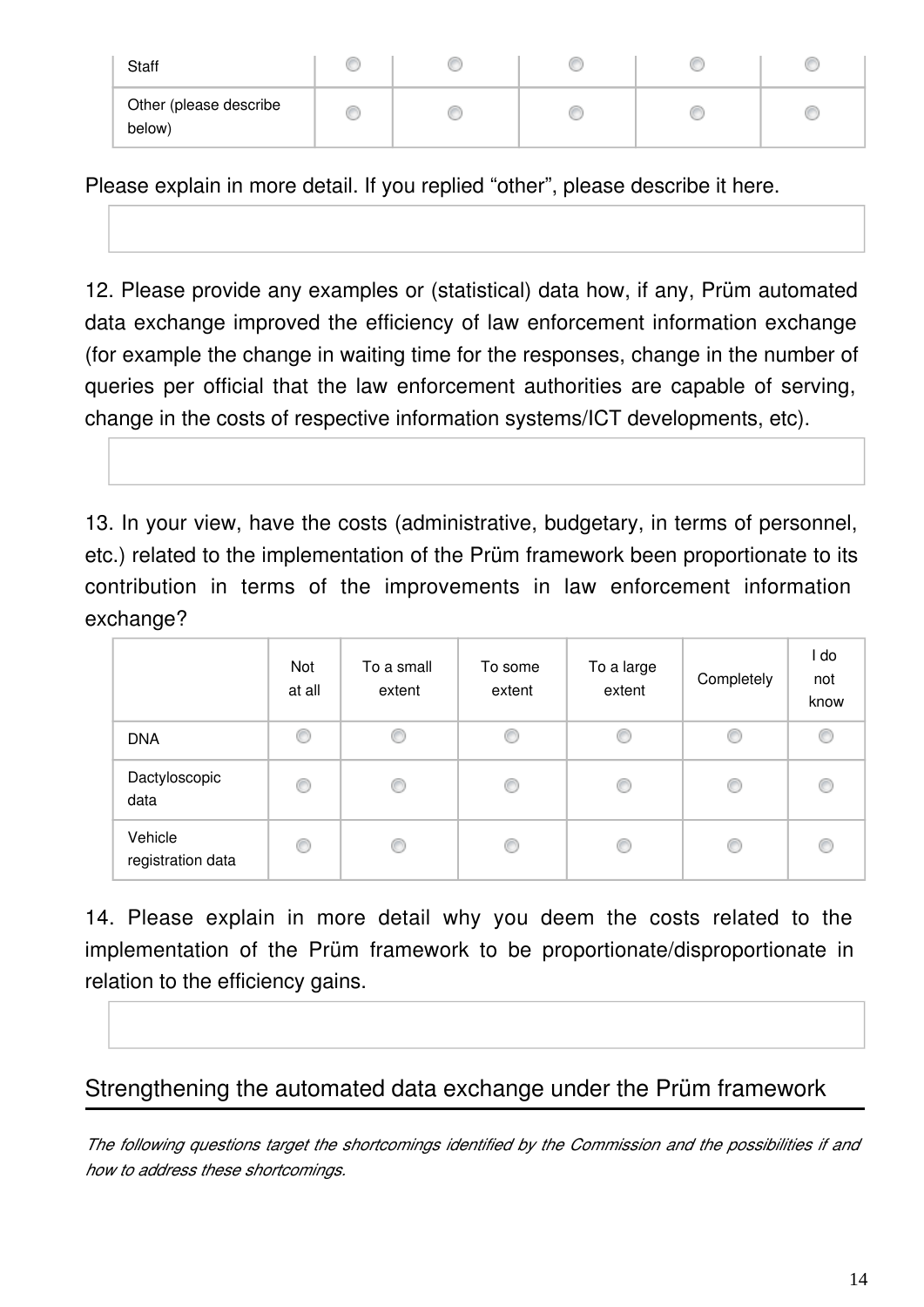15. The existing Prüm framework allows the exchange of DNA, fingerprint and vehicle registration data. There are other data in Member States' databases that are often the subject of cross-border information requests in criminal investigations. These are exchanged by sending manual queries to other law enforcement authorities that require human resources and that can take time. To what extent do you agree/disagree that this is a shortcoming in the law enforcement information exchange?

- <sup>o</sup> I do not agree at all
- <sup>1</sup> I tend to disagree
- <sup>1</sup> I neither disagree nor agree
- <sup>O</sup> I tend to agree
- <sup>1</sup> I fully agree
- $\bigcirc$  I do not know

#### Please explain in more detail.

The Prüm Decisions have not been aligned with the modernised EU data protection regime in the LED. This alignment could potentially affect the existing information exchange in the Prüm framework, especially for DNA and dactyloscopic data which involve processing sensitive personal data under the LED with new requirements of strict necessity and appropriate safeguards for the rights and freedoms of the data subject.

EDRi recommends to continue with the current data categories while aligning the Prüm framework with the modernised data protection rules for law enforcement and the legislative process of the Lisbon Treaty with democratic scrutiny by the European Parliament. Additional data categories, especially those involving biometrics such as facial images (and thus facial recognition for automated search), should not be considered until the updated Prüm framework have been evaluated (after full implementation by all Member States). Even then, we do not believe that the inclusion of facial images meets the required threshold of necessity, given that their processing can lead to significant and widespread fundamental rights impacts, such as upon the right to dignity and the creation of mass surveillance infrastructures (https://edri.org/wpcontent/uploads/2020/05/Paper-Ban-Biometric-Mass-Surveillance.pdf ). The burden must be on the Commission to demonstrate why facial images are necessary and proportionate despite DNA and dactyloscopic data already providing for cross-border biometric identification. The next evaluation of the Prüm framework should include a thorough analysis of the data protection implications, a matter which has received very little attention in the previous evaluation by the Commission.

EDRi is strongly opposed to extending the Prüm framework with facial images in Member States' criminal investigation databases. Although this information is already available in some Member States' databases, the extension with facial images will have severe consequences. Automated searches in the Prüm framework of facial images with a hit/no-hit response can only be done with facial recognition technology, which is currently not in wide-spread use by law enforcement authorities in the EU. Addding facial images to the Prüm framework would effectively make it mandatory for all Member States to implement facial recognition technology in law enforcement in order to comply with the Prüm information exchange requirements.

Indeed, the DAPIX focus group on face recognition suggested that facial images fed to the database could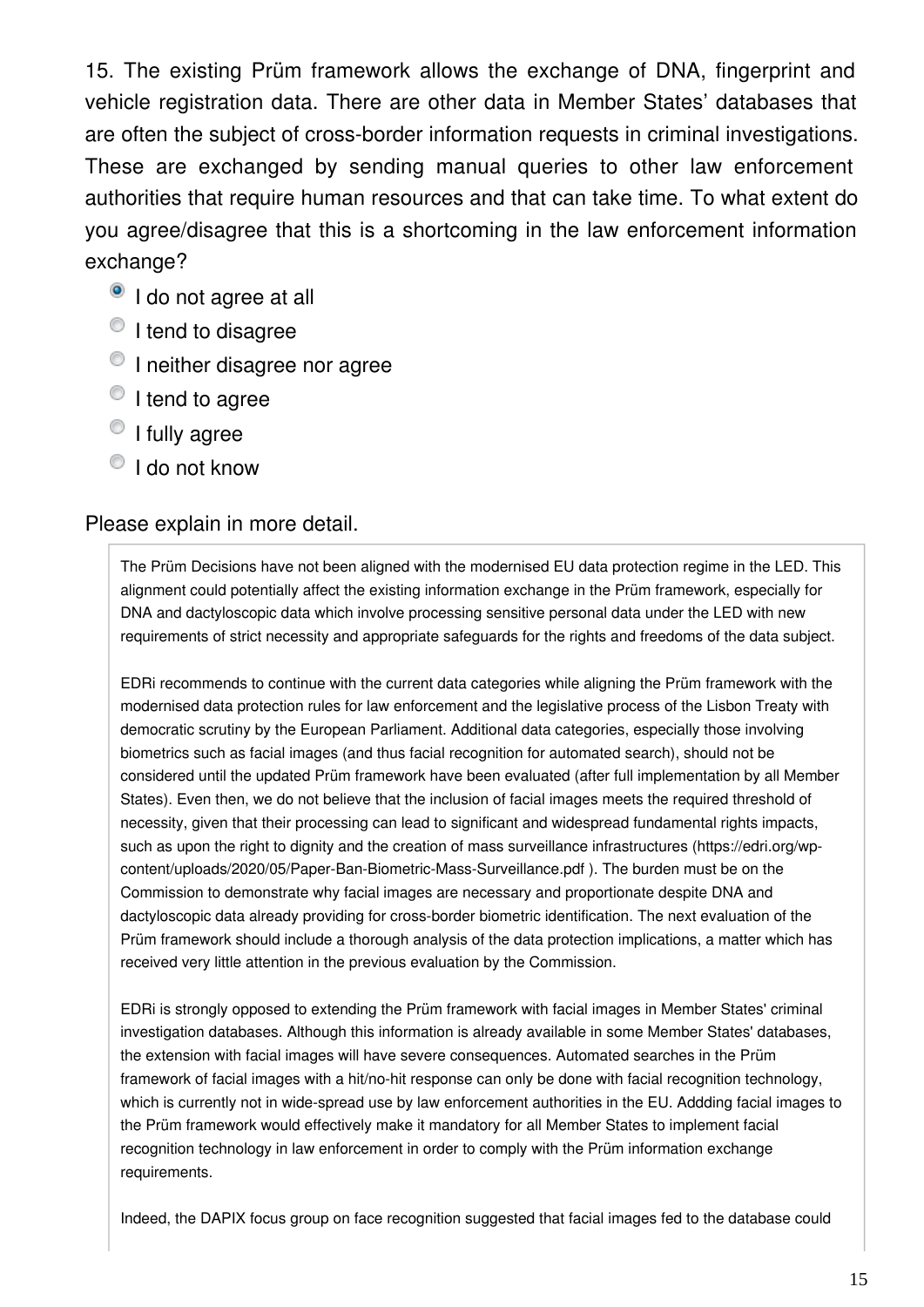not only come from the national reference image databases for law enforcement but also public surveillance cameras. This is a clear example of function creep which is contrary to the purpose limitation principle. It risks encouraging the deployment of facial recognition technologies for mass surveillance in public spaces everywhere in the EU, which is likely to have a severe 'chilling effect' on people's ability to enjoy their rights and freedoms. Given the current lack of legal accountability and democratic vacuum in which biometric surveillance deployments are occurring across Europe, new obligations under the Prüm regime would contribute to growing unlawful mass surveillance and other fundamental rights abuses.

Moreover, facial recognition is a highly controversial technology which currently suffers from severe problems with accuracy and risks of discrimination against ethnic minorities, as mentioned above in our general remarks about facial recognition. The Commission's 2020 study on the feasibility of improving the information exchange under the Prüm Decisions presents certain test results for facial recognition technology with "good accuracy", even for the presumably typical case where the search in facial image databases is based on a low-quality image of a possible suspect captured by surveillance cameras. However, the practical experience with facial recognition by law enforcement authorities in the United States and the United Kingdom are very different from the simulated accuracy tests presented in the Commission study.

Furthermore, given the aforementioned discriminatory societal structures within which such technologies are developed, deployed, and used, even increasing the accuracy of facial recognition software will not solve the problem of its disproportionate use against already marginalised and over-policed communities. It is important for the European Commisison to acknowledge and be aware that law enforcement data embeds discriminatory policing practices and therefore expansion of them via the application of new technologies will only further this harm.

16. In your view, can the inclusion of any data listed above in the Prüm framework entail risks (data security, data protection, other rights and freedoms)? Please describe any safeguards (procedural, technical, data protection, etc), if any, that you would consider necessary for this change in the Prüm framework.

Facial recognition is a very intrusive and privacy-invasive form of biometric identification, in particular for the way in which it can be conducted without the subject's consent or knowledge. As cameras in public spaces, along with pictures posted on social media, have become ubiquitous, facial recognition creates an imminent risk of mass surveillance. Besides the issue of mass surveillance, facial recognition technology in its current state has significantly higher error rates for racialised minority groups. These groups are already subject to higher scrutiny in policing and risk of discrimination to the extent of the Fundamental Rights Agency (FRA) (https://fra.europa.eu/sites/default/files/fra\_uploads/1133-Guide-ethnic-profiling\_EN.pdf) having to produce guidelines against unlawful profiling. Introducing facial recognition technology with its greater risk of falsepositive identification for minority ethnic groups can only serve to exacerbate the already serious problems of discrimination affecting these communities and potential uses against activists, human rights defenders and trade unions. However, whilst these high error rates demonstrate the discrimination that would arise if facial images were introduced in the short term, even increasingly accurate facial recognition software would only serve to more accurately target marginalised groups that are already over policed, such as activists, racialised communities, journalists and trade unionists.

In Europe and the United States, there is an ongoing substantial public discussion about the controversies of facial recognition technologies. There, we find calls for banning the technology, as some cities in the United States have done, or at least imposing a moratorium on its use. The European Data Protection Supervisor (EDPS) also publicly voiced his support for a moratorium on the deployment of biometric surveillance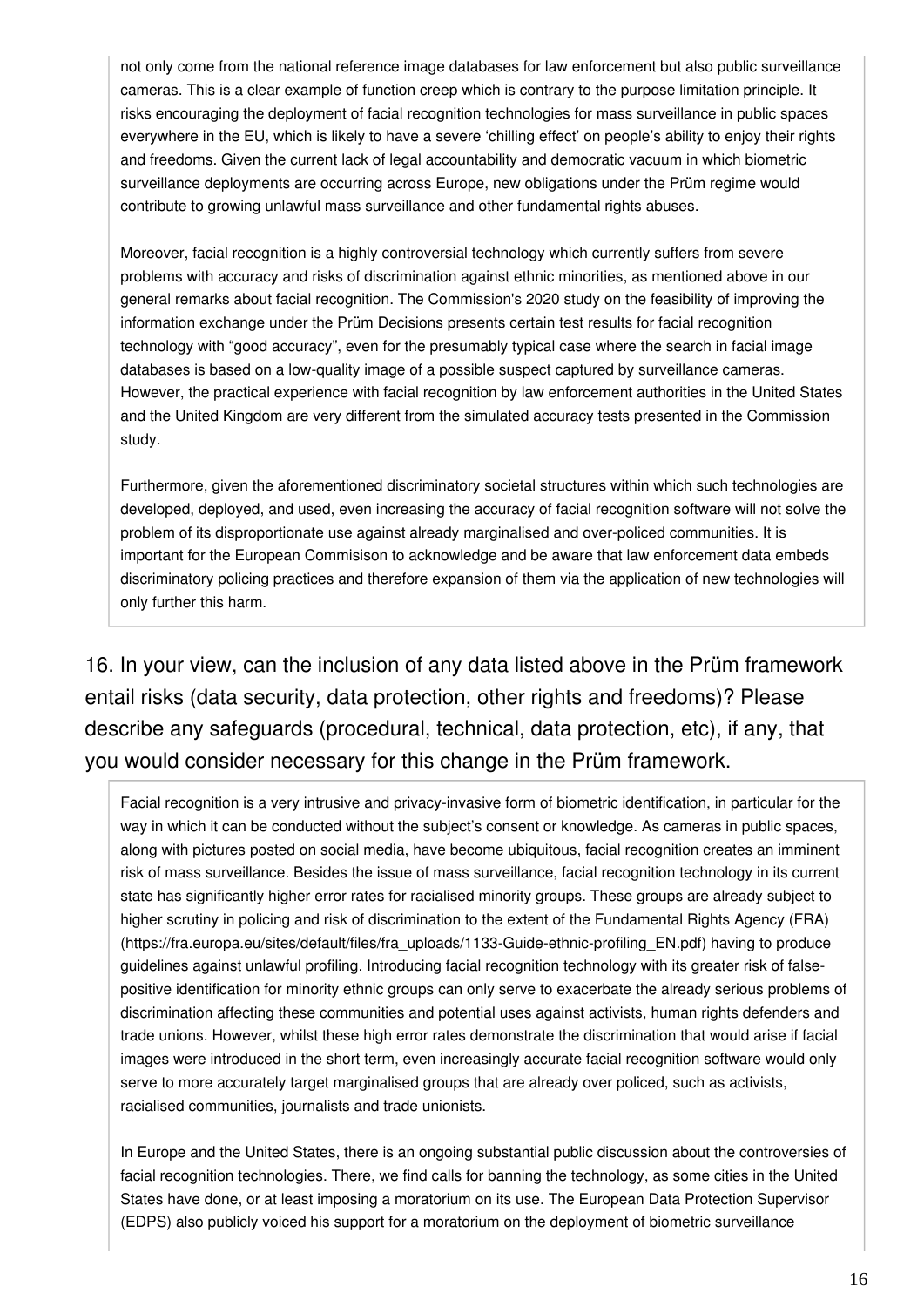technologies in the EU, "so that an informed and democratic debate can take place" (https://edps.europa.eu /sites/edp/files/publication/20-10-07\_edps\_biometrics\_speech\_en.pdf). In the White Paper on Artificial Intelligence (https://eur-lex.europa.eu/legal-content/EN/TXT/?uri=COM:2020:65:FIN), the European Commission recognised the dangers of facial recognition for fundamental rights, and emphasised the requirements of strict necessity as well as appropriate safeguards in the LED for using facial recognition. The European Commission also highlighted the importance of a broad European debate on the circumstances, if any, which might justify the use of facial recognition. EDRi's legal analysis has already demonstrated that uses of facial recognition that unduly restrict fundamental rights can never be necessary or proportionate.

When the Prüm Decisions were adopted in 2008, not all Member States had forensic DNA databases. The Prüm framework obliged the remaining Member States to build DNA databases, irrespective of their own assessment of the necessity and proportionality of DNA databases (or their prioritisation of financial resources allocated to policing). Currently, several Member States do not use facial recognition technology for law enforcement, but they would be forced to introduce this controversial technology if the Prüm framework were to be extended with facial images. Effectively, the Prüm framework would become the driver for pushing facial recognition technology to Member States without a meaningful democratic debate at the national level as Member States are required to implement EU law. The public consultations on the Prüm framework, unknown to most European citizens, can hardly qualify for a broad European debate, as outlined in the White Paper on AI.

EDRi urges the European Commission to refrain from imposing facial recognition through the Prüm framework. Introduction of facial recognition in law enforcement through EU-level initiatives requires a wider public debate for which the Prüm framework is ill-suited. Although the envisaged use of facial recognition technology in the Prüm framework poses somewhat different risks to live facial recognition in public or publicly-accessible spaces, there are still substantial risks for fundamental rights, in particular the clear risk of illegal discrimination based on ethnicity. Facial recognition technology could also lead to a greater interest by law enforcement in using recordings from surveillance cameras in criminal investigations since video images can be analysed automatically for possible matches against police databases of facial images. If this type of investigation is done systematically, the level of intrusiveness could potentially approach that of live facial recognition. Additionally, such an expansion of Prüm to include facial images could incentivise the expansion of facial image databases in Member States in a way which could lead to unlawful mass surveillance.

17. In case of DNA and dactyloscopic queries, the exchange of personal data after a hit has been confirmed (step 2) is not governed by the Prüm Decisions, but by national law. Differences in administrative, legal, judicial systems lead to sometimes long waiting times and diverse practices in defining the data to be handed over. To what extent do you agree/disagree that this is a shortcoming of the existing Prüm framework?

- $\bullet$  I do not agree at all
- <sup>O</sup> I tend to disagree
- <sup>o</sup> I neither disagree nor agree
- <sup>1</sup> I tend to agree
- <sup>1</sup> I fully agree
- ◉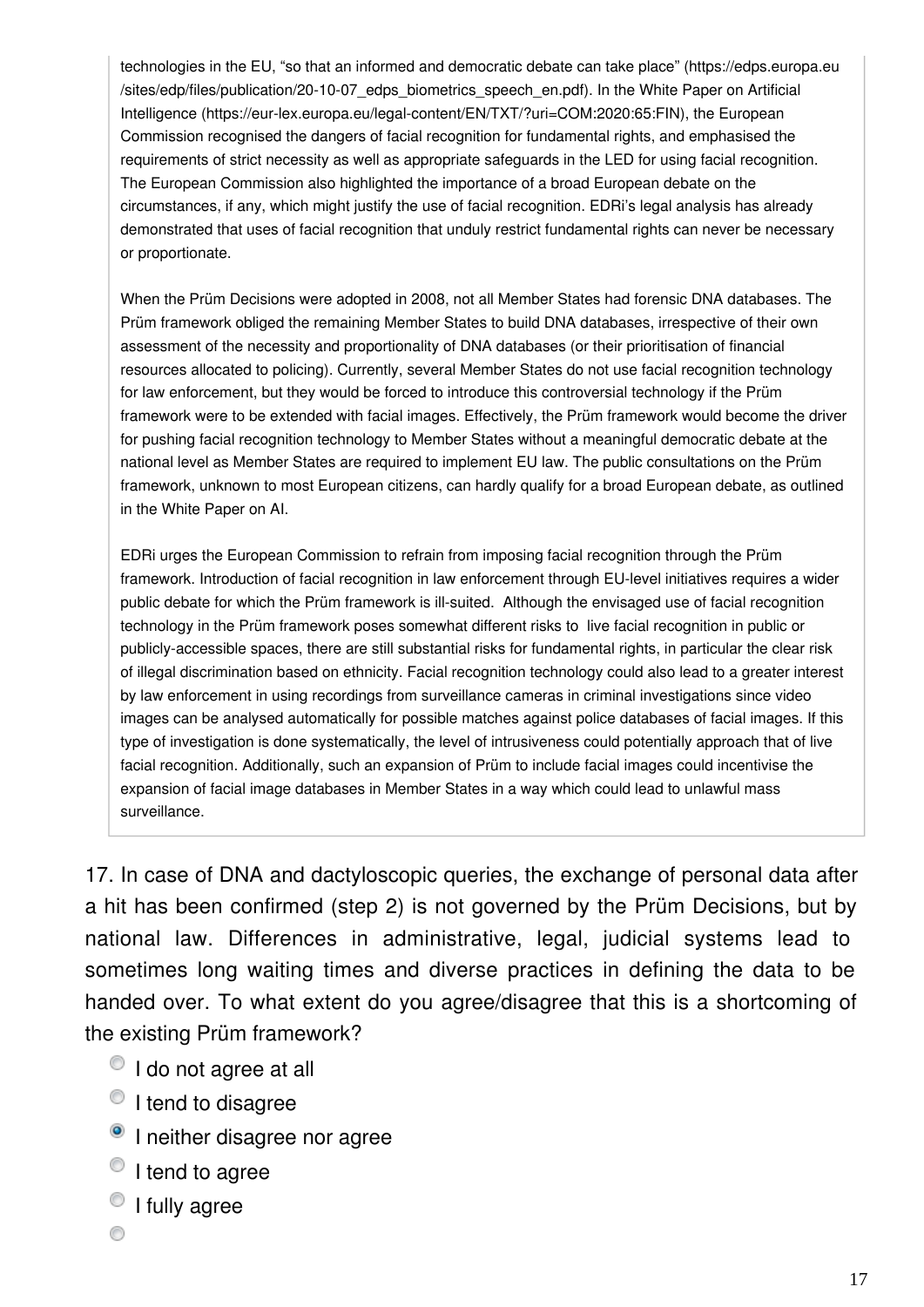#### I do not know

#### Please explain in more detail.

Procedural rules for criminal investigations, data collection mandates and practices, as well as legal safeguards for accessing law enforcement databases vary considerably between Member States. Granting law enforcement authorities in other Member States access to information in police databases that could not be accessed in a similar domestic case can undermine important legal safeguards for those databases. With big data/predictive policing systems, law enforcement authorities are increasingly collecting personal data for intelligence purposes. This is likely to increase both the overall number of persons in police databases and the amount of information associated with each person registered in the sensitive biometric databases which are searchable through the Prüm framework.

The Prüm framework is primarily designed for automated checks of whether information about an individual exists in law enforcement databases of other Member States. The search in biometric databases of other Member States follows the legal rules of the requesting Member State, but any information exchange in addition to the automated hit/no-hit response ("supply of further personal data") must take place in accordance with the national law of the requested Member State.

This follow-up process introduces a very important manual assessment in the requested Member State of whether the disclosure of personal data satisfies conditions of necessity and proportionality, as well as an opportunity to review the accuracy of the personal data before it is disclosed to authorities in another Member State, where it generally will be much more difficult to assess the accuracy of the personal data. Furthermore, since there is no obligation in the Prüm Decisions to provide information other than the hit/nohit response, the requested Member State can refuse disclosure if it would be prejudicial to the fundamental rights of the individual, or if disclosure could jeopardise ongoing investigations in the requested Member State.

17.1 What do you consider the most appropriate means to address this shortcoming?

- $\bullet$  No changes are needed.
- Member States should address it individually in their national legislation /procedures
- EU should provide support and guidance to facilitate cooperation between Member States' law enforcement authorities.
- EU legislation should be established to streamline the hit follow-up exchange of personal and case related data.
- $\bullet$  Other (please describe below)
- $\bigcirc$  I do not know

Please explain in more detail why (not). If you replied "other", please describe it here.

We also wanted to choose "EU should provide support and guidance to facilitate cooperation between Member States' law enforcement authorities." but the form does not allow for it.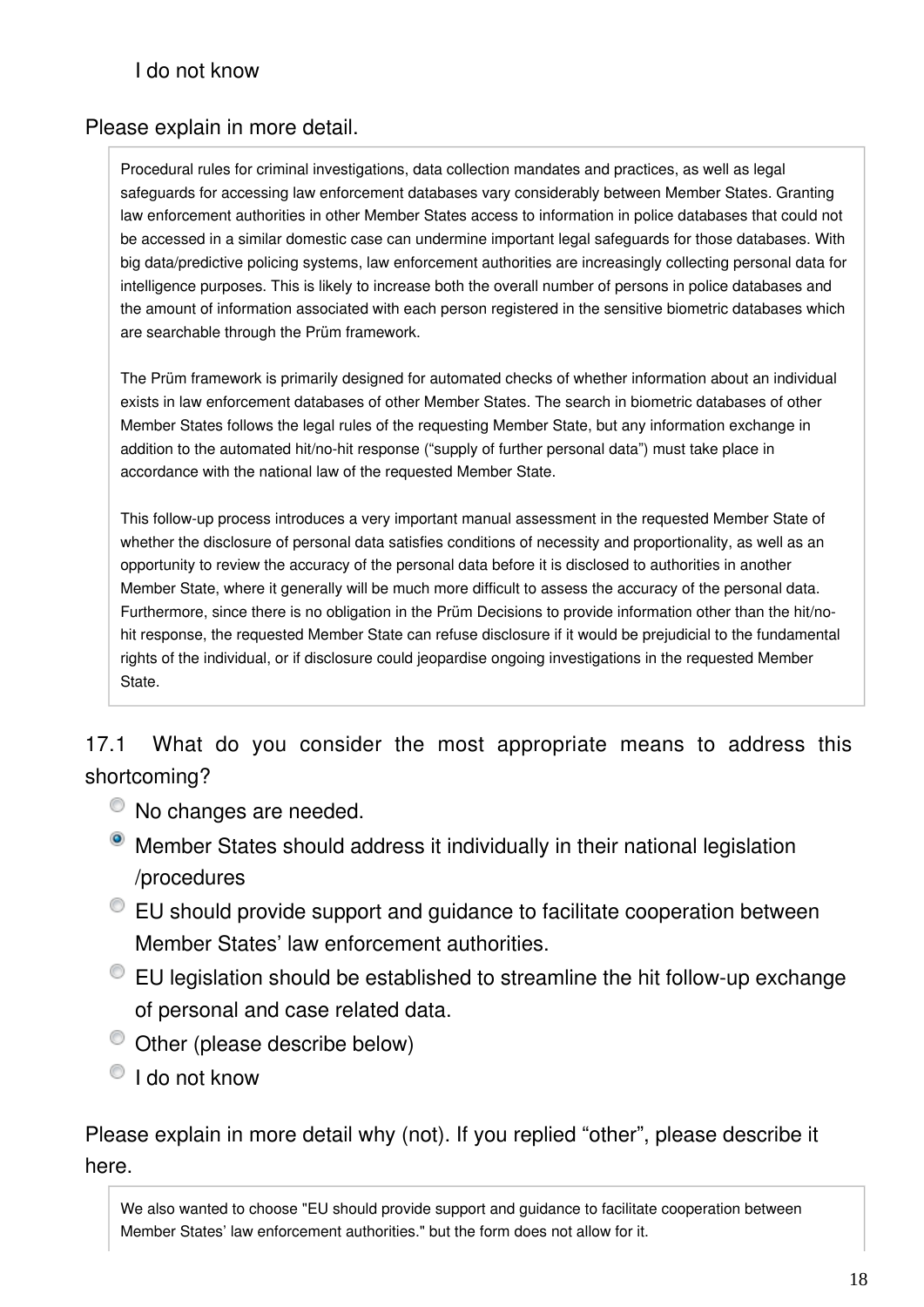New measures for speeding-up and streamlining the hit follow-up exchange procedure must be strictly limited to making the administrative process more efficient (for example by requiring Member States to allocate sufficient resources to cooperation with authorities in other Member States), while preserving all current legal safeguards for individuals.

The preferred option for EDRi is that the follow-up information exchange continues to follow the national law of the requested Member State and mutual legal assistance rules without a direct obligation to disclose specific information to other Member States.

In the view of EDRi, it would be highly problematic to introduce an automated procedure for exchange of additional information, as this processing would constitute automated decision-making within the meaning of Article 11 of the LED for the controller in the requested Member State, especially as the automated data exchange could be triggered by processing sensitive personal data (biometric data) which is prohibited by Article 11(2) unless suitable measures to safeguard the data subject's rights and freedoms and legitimate interests are in place.

If a revised Prüm framework adopts minimum standards for the data provided in the follow-up procedure, there must be a mandatory manual review in the requested Member States, at least in order to verify the accuracy of the personal data disclosed, and there must be grounds for refusal by the requested Member State similar to Article 11 of the European Investigation Order (EIO) Directive 2014/41/EU.

18. In your view, can the inclusion of any data listed above in the Prüm framework entail risks (data security, data protection, other rights and freedoms)? Please describe any safeguards (procedural, technical, data protection, etc), if any, that you would consider necessary for this change in the Prüm framework.

See answers to questions 17 and 17.1

To Question 17.2 to which we would have liked to answer, "17.2 To what extent should the process be regulated at EU level?", we would have answered:

Harmonising the deadlines to reply to a request: I do not know

Determine the law enforcement information exchange channel through which the request and the reply should be submitted: Yes

Agree on a limited data set to be first provided in "fast track": No

Establish a designated "Prüm" IT application for submitting and receiving the requests: I do not know

Please explain in more detail why (not).

The EU could assist in facilitating the exchange of requests for follow-up information as long as this system only serve as a pass-through server to transmit messages between Member States. Emergency procedures ("fast track") should remain regulated by the national law of the requested Member States and follow the corresponding legal safeguards.

19. The existing Prüm framework is a decentralised network of bilateral connections between the national databases of Member States without any EU level central components. Not all Member States have established connections with all other Member States for various reasons. This could result in some queries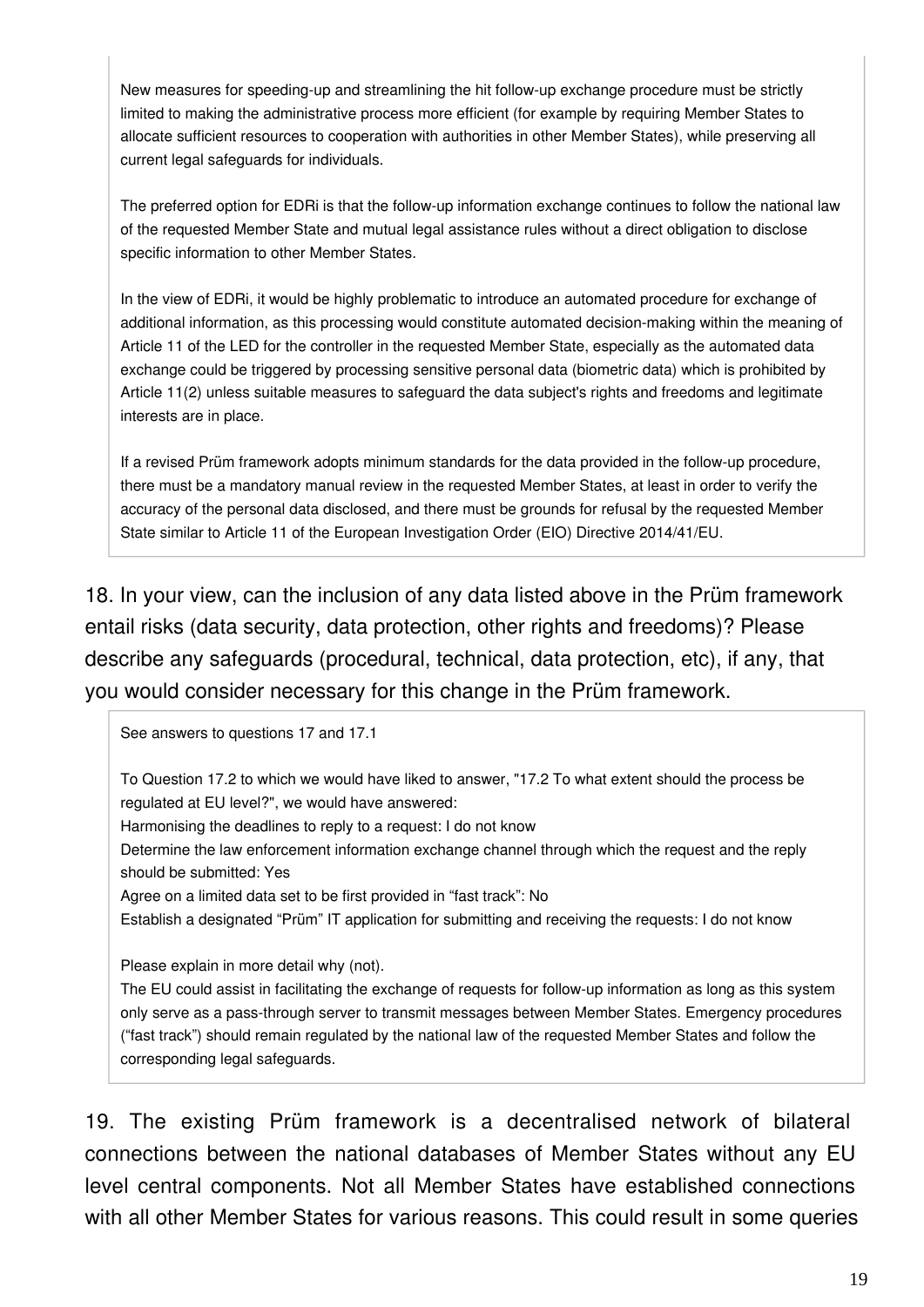not being checked against the data in some countries and may increase the possibility that some criminals are not identified, and some cross-border links between crimes are not detected. To what extent do you agree/disagree that this is a shortcoming of the existing Prüm framework?

- $\bullet$  I do not agree at all
- <sup>o</sup> I tend to disagree
- <sup>O</sup> I neither disagree nor agree
- <sup>O</sup> I tend to agree
- <sup>O</sup> I fully agree
- $\bigcirc$  I do not know

#### Please explain in more detail.

We have concerns that the creation of a communication server would serve as a first step to either the construction of a new EU-level database or the interconnexion of the database with other existing interoperable EU databases. If a "central router" were to be put in place it should only serve as a passthrough server to transmit messages between Member States, and the collection of statistical data.

To Question 19.1 to which we would have liked to answer, "19.1 Which of the following options would seem the most appropriate technical solution for Prüm?", we would have ticked "Network of bilateral connections between Member States' databases (maintaining the current solution)"

20. In your view, can the inclusion of any data listed above in the Prüm framework entail risks (data security, data protection, other rights and freedoms)? Please describe any safeguards (procedural, technical, data protection, etc), if any, that you would consider necessary for this change in the Prüm framework.

As described elsewhere in this response, the inclusion of facial images entails risks to people's rights to data protection and privacy, as well as other rights such as dignity, non-discrimination and fundamental freedoms. Because people's faces are so strongly linked to their identity, any regulatory change that leads to unnecessary facial image collection and facial recognition should be strongly opposed. There are no safeguards that would justify the expansion of the framework to include facial images given the pre-existing biometric data categories that are already in use. Such an expansion could also undermine public trust in law enforcement procedures and poses significant risks of scope creep.

21. Europol is the EU Agency for Law Enforcement Cooperation. Europol is not part of the Prüm framework, however Europol databases contain relevant data from 3rd countries about serious criminals and terrorists. This data is currently not compared against Member States criminal databases in a structured manner. To what extent do you agree/disagree that this is a shortcoming of the existing Prüm framework?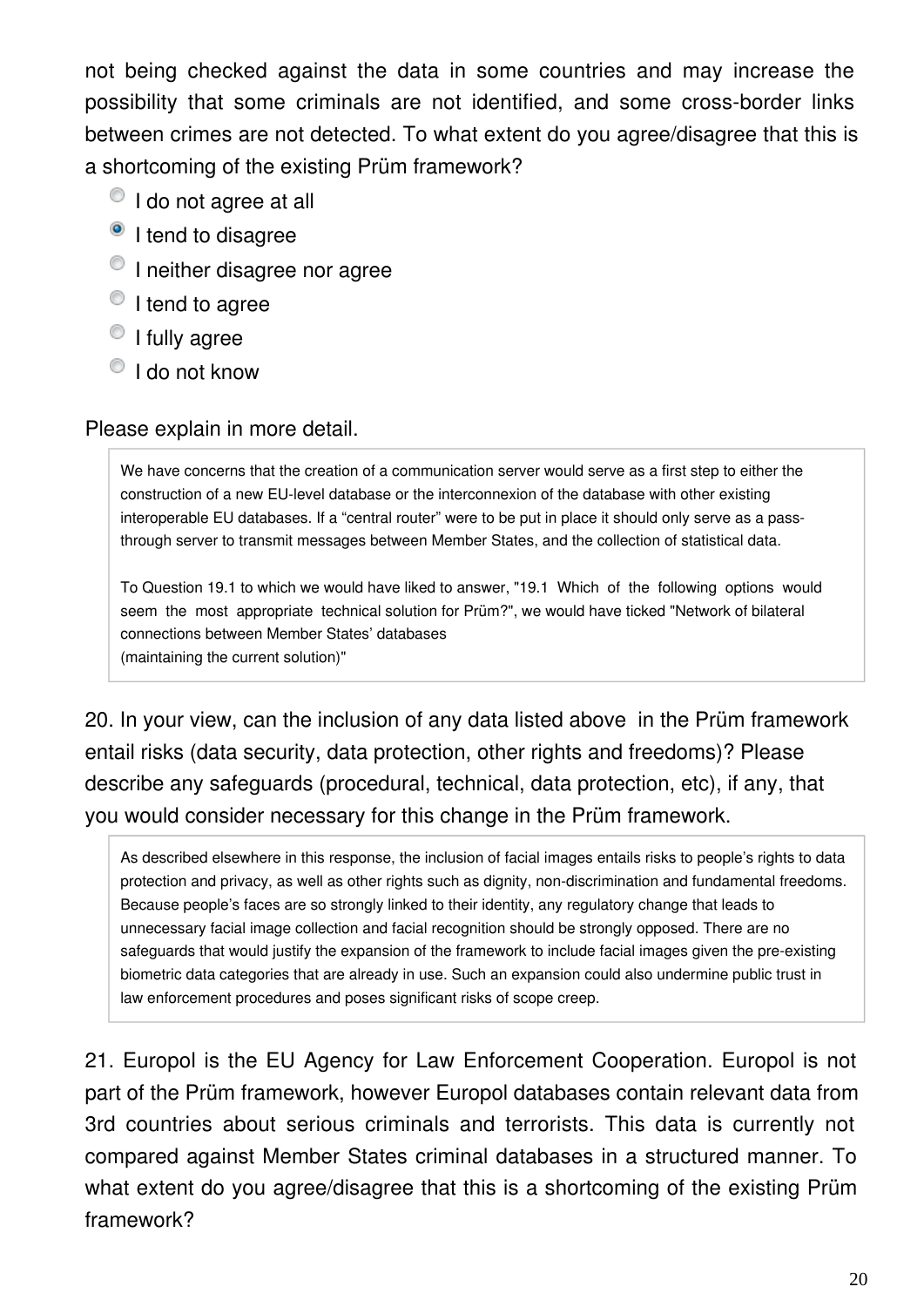- <sup>o</sup> I do not agree at all
- <sup>1</sup> I tend to disagree
- $\bullet$  I neither disagree nor agree
- $\bullet$  I tend to agree
- <sup>1</sup> I fully agree
- $\bigcirc$  I do not know

#### Please explain in more detail.

If Europol were to feed the Prüm system with its database containing information received from third countries, this would amount to "data laundering" if that data is received from countries that cannot guarantee a sufficient level of fundamental rights protection.

According to Europol's programming document 2020-2022, priority agreements on the transfer of personal data between Europol and Algeria, Egypt, Israel, Jordan, Lebanon, Morocco, Tunisia and Turkey are currently negotiated. All these countries have very poor records in terms of democratic standards, the rule of law and the respect of human rights, especially human rights abuses committed by law enforcement authorities. Up to now, some of them do not have any legally binding data protection instrument in place. These agreements risk undermining the quality of the protection of the personal data of European data subjects.

Therefore EDRi opposes the inclusion of Europol data into the Prüm exchange mechanism.

23. In your view, can the inclusion of any data listed above in the Prüm framework entail risks (data security, data protection, other rights and freedoms)? Please describe any safeguards (procedural, technical, data protection, etc), if any, that you would consider necessary for this change in the Prüm framework.

After the entry into force of the General Data Protection Regulation and the Police Directive, it is crucial that transfers to third countries and international organisations can only take place on the basis of adequacy or a binding agreement providing adequate safeguards. A binding agreement will ensure legal certainty as well as full accountability of Europol for the transfer and should always be requirement for massive, structural and repetitive transfer of personal data. In any event of a data transfer, appropriate safeguards should exist to ensure that individuals' rights are enforceable and effective legal remedies are available following the transfer.

24. In several Member States Prüm biometric data exchanges cannot be used for searching missing people and unidentified human remains as this is not a criminal investigation according to national legislation. To what extent do you agree /disagree that this is a shortcoming?

- <sup>o</sup> I do not agree at all
- <sup>O</sup> I tend to disagree
- <sup>O</sup> I neither disagree nor agree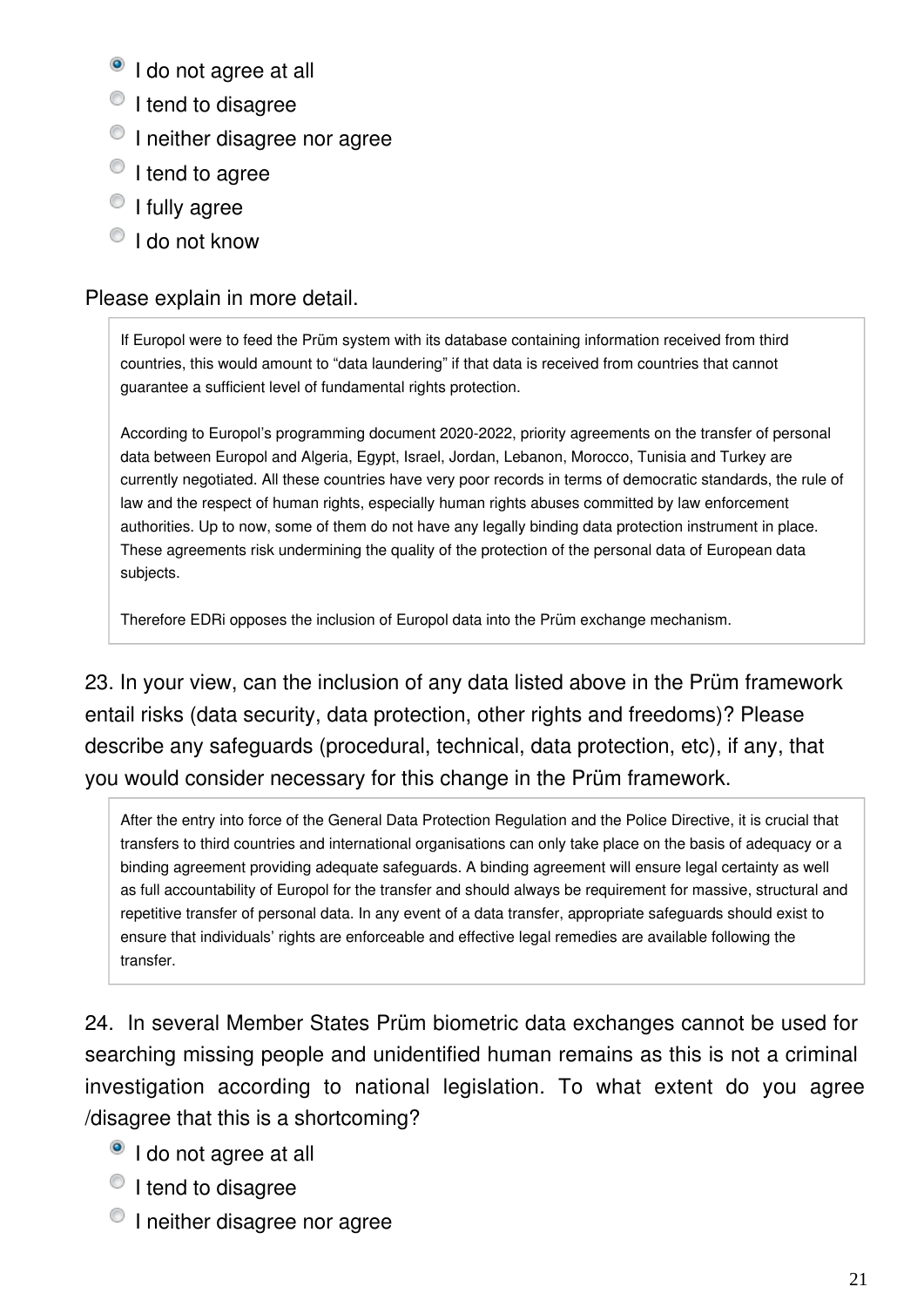- $\bullet$  I tend to agree
- <sup>1</sup> I fully agree
- $\bigcirc$  I do not know

Please explain in more detail.

SIS II has an alert category for missing persons. Fingerprints can be included, and now so can DNA when fingerprints are not available. So this is unnecessary.

*The experts have proposed a number of possible changes in the existing vehicle registration data queries.*

25. In order to further improve the criminal investigations, especially regarding stolen vehicles, it might be useful to have additional data provided in the reply to a query on vehicle registration data, such as mileage or vehicle colour. To what extent you agree/disagree that this new data should be added in the reply to a query on vehicle registration data?

- $\bullet$  I do not agree at all
- I tend to disagree
- <sup>1</sup> I neither disagree nor agree
- $\circ$  I tend to agree
- $\bullet$  I fully agree
- $\bullet$  I do not know

Please explain in more detail.

26. In criminal investigations it might be useful to have knowledge of all vehicles registered in the name of a certain natural person or legal entity. To what extent you agree/disagree that this query should be allowed under Prüm framework as a follow-up request to the existing query on vehicle registration data?

- $\bullet$  I do not agree at all
- I tend to disagree
- <sup>O</sup> I neither disagree nor agree
- $\bullet$  I tend to agree
- $\circ$  I fully agree
- $\bigcirc$  I do not know

Please explain in more detail.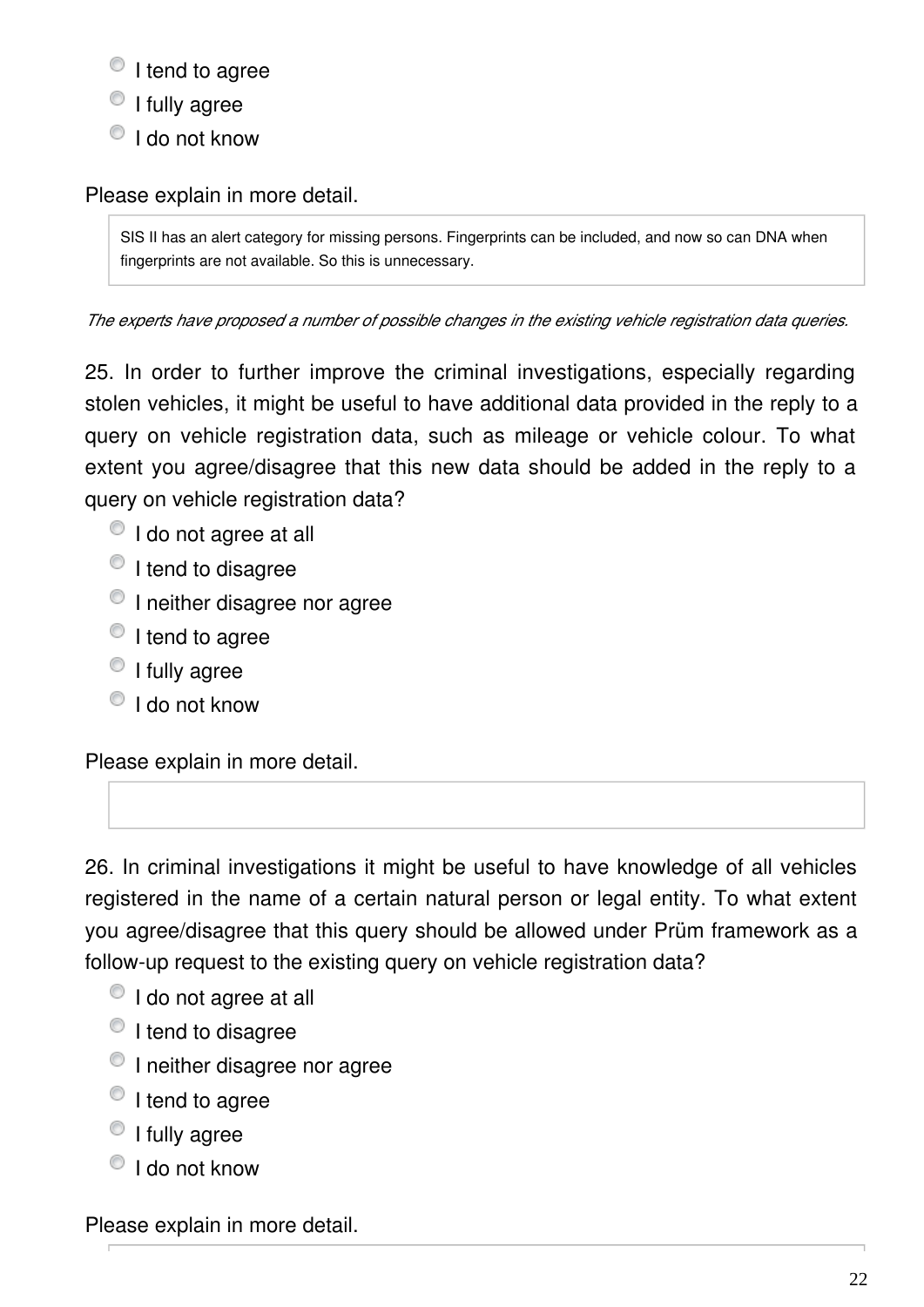27. In criminal investigation, it might be useful to know if any other Member State has previously made queries regarding the same vehicle. To what extent you agree /disagree that this information could be flagged in the reply to a query concerning vehicle registration data?

- <sup>o</sup> I do not agree at all
- <sup>1</sup> I tend to disagree
- <sup>O</sup> I neither disagree nor agree
- $\bullet$  I tend to agree
- $\bullet$  I fully agree
- $\bigcirc$  I do not know

Please explain in more detail.

Presumably this would require the establishment of some sort of central database in order to log all the previous queries. For that reason alone, we think this objective should not be pursued.

28. In your view, can any of these options listed above regarding the improvements in vehicle registration data queries entail risks (data security, data protection, other rights and freedoms)? Please describe any safeguards (procedural, technical, data protection, etc), if any, that you would consider necessary for this change in the Prüm framework.

29. Are there any other shortcomings in the current Prüm framework that should be addressed? If yes, how would you suggest addressing these?

There is very little democratic control and scrutiny over the use and development of police databases in Europe. Citizens learn every day that new technologies are being used by police forces with neither public knowledge about it nor democratic debate – let alone legal basis. In a context where law enforcement authorities are subject to legitimate criticism and questioning or their systemic abuse of power, and notably cases of racist overpolicing and disproportionate targeting of human rights defenders, journalists, trade unions and marginalised communities, the review of the Prüm framework should assess and address the issue of structural discrimination against people whose data is held in these databases. Beyond the review of the compliance of the Prüm automated data exchange mechanisms with fundamental rights and other legal requirements, the EU should also put into question the endless collection of people's data for law enforcement purposes that leads to a data-driven mass surveillance system.

We have the opportunity to hold this important debate this time. Originally, the Prüm instrument was an international convention between seven EU Member States, before its integration into the EU legal framework in 2008. Because the Lisbon Treaty did not enter into force before 2009, the European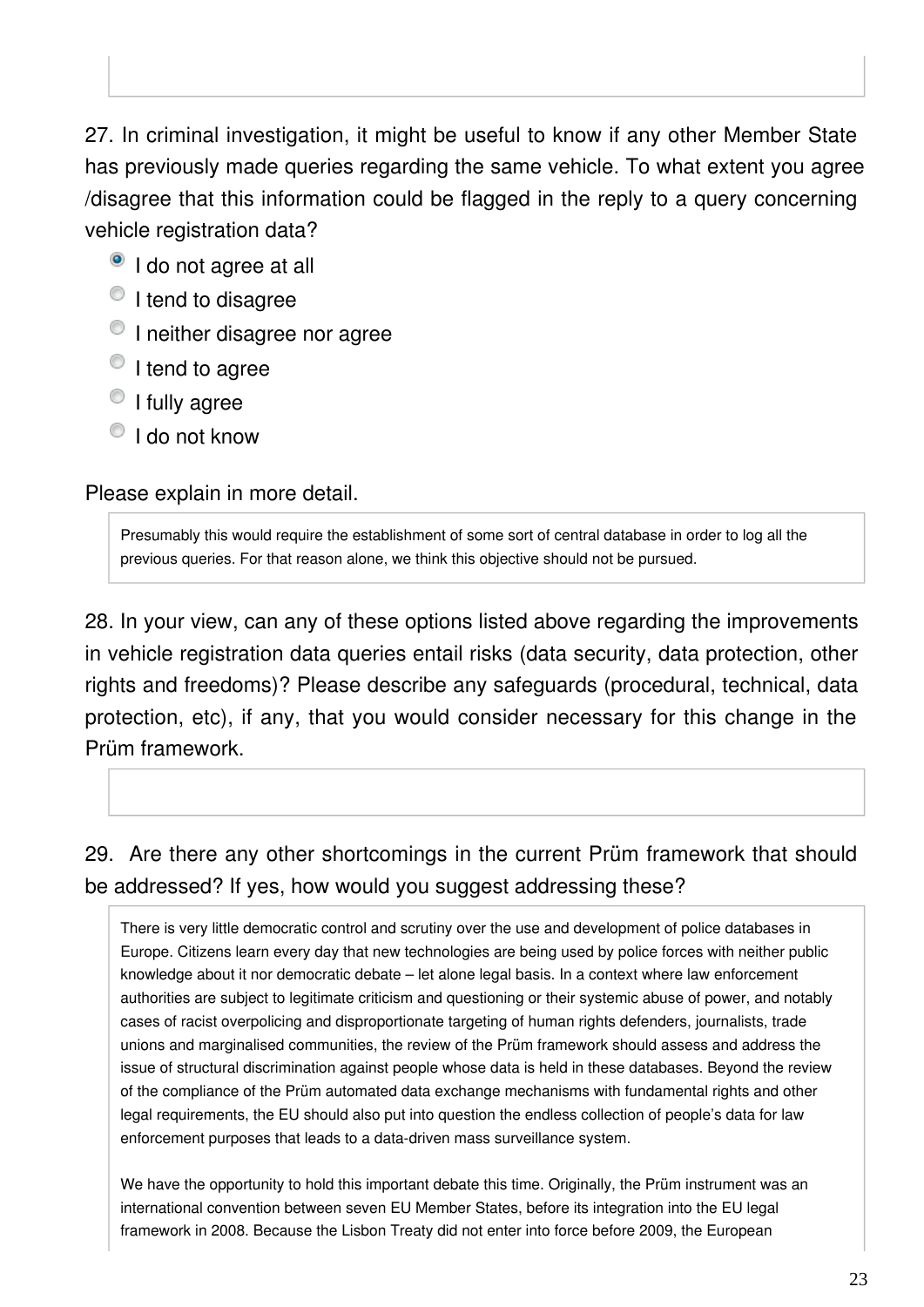Parliament never had the opportunity to have a say in the decision over the Prüm rules. As a result, the initiative never benefited from genuine democratic oversight and judicial control (by the Court of Justice of the European Union) and crucially lacks in democratic legitimacy. The European Commission should ensure that the European Parliament is fully included in the first phases of the evaluation process and its opinion is taken into due account when defining the future political orientations of the framework, not left with only the technical details to debate on.

30. In your view, are there any aspects of the existing Prüm automated exchange of data that should not be changed?

# 31. Do you have any other comments that you wish to make on the Prüm automated exchange of data?

To Question 15.1 to which we would have liked to answer, "15.1 What do you consider to be the most appropriate means to address this shortcoming?", we would have chosen "EU should provide support and guidance to facilitate cooperation between Member States' law enforcement authorities."

The preferred option for EDRi is that the information exchange continues to follow the national law of the requested Member State and mutual legal assistance rules. The EU could assist in improving the system of assistance and especially the procedural challenges raised by the MLAT system.

To Question 15.2 to which we would have liked to answer, "15.2 What data could be exchanged under the same principles as provided by the Prüm framework?", we would have chosen:

Limited extract of police records: No

Driving Licences: No

Photos of suspects and convicted criminals: No

Ballistics: No

Other: No

See response to Question 1.

EDRi opposes the addition of new categories of data before the Prüm framework is thoroughly evaluated. Even following evaluation, we believe that introducing the category of facial images would expand the fundamental rights risks posed by the framework without sufficient justification (given that DNA and dactyloscopic data are already included) in order for such an expansion to be considered legitimate.

#### To complete answer to Question 16:

"Regarding extracts of police records, the introduction of a European Police Records Information System has been under discussion for years. The sharing of limited extracts from police records via the Prüm system would get a foot in the door. Whereas in 2012 the European Commission considered that the setting up of a new exchange framework for biographic data contained in national police records would be too costly and potentially overlap with other existing systems that were not used to their fullest potentiality (EIS, SIS II, SIENA), the 2020 feasibility study commissioned by the Commission now recommends to integrate that new data category in the Next Generation Prüm. However, information stored in national police records (and other operational information systems for that matter) is not always accurate. The quality of these records may suffer in various respects (spelling errors, lack of documentation, unreasonable assumptions, arbitrary categorisation resulting from hear-say, gossips, and false information etc). The data inaccuracy and arbitrariness are particularly worrying when these records contain sensitive data such as political affiliation, trade union membership and religious beliefs (See the example of France: https://www.statewatch.org/news /2021/january/france-green-light-for-police-surveillance-of-political-opinions-trade-union-membership-and-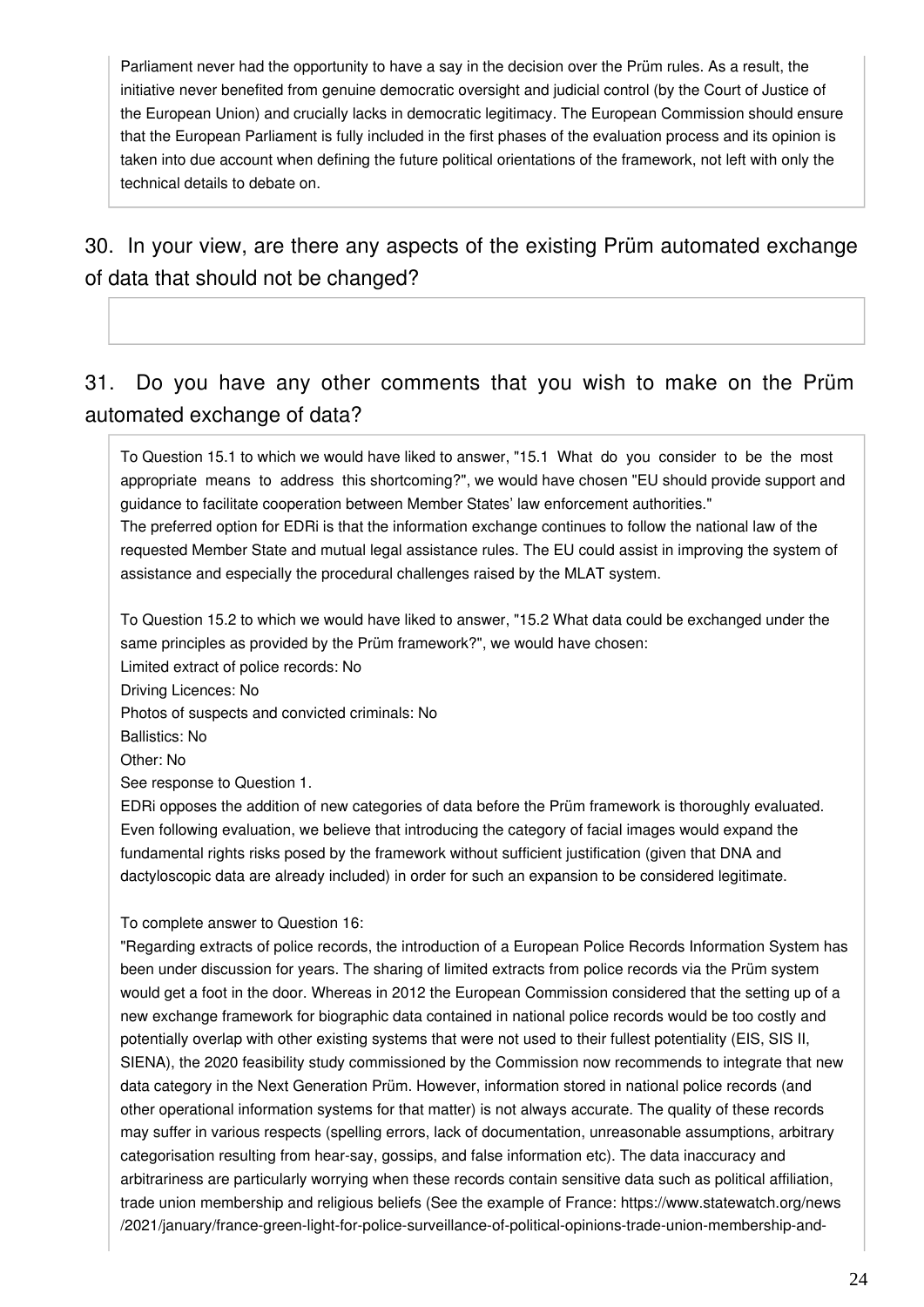religious-beliefs/, of the United Kingdom: https://www.statewatch.org/analyses/2018/suspicion-files-germanpolice-databases-on-political-activists, Germany: https://www.statewatch.org/analyses/2018/suspicion-filesgerman-police-databases-on-political-activists/, and Spain: https://www.statewatch.org/news/2016/october /spain-squeezed-by-the-spooks-attempt-to-recruit-activist-as-informant-caught-on-tape/ ). The negative impacts on affected people's rights could be significant as there are no shared European definitions for describing and common understanding of behaviours that deserve further police scrutiny. That's notably the case for "troublemaker", for which previous attempts to create such European database on "travelling violent offenders" repeatedly failed (see Matthias Monroy, https://digit.site36.net/2019/01/23/eu-tests-crossborderquerying-of-police-files/)."

If you wish, you may upload a concise document, such as position paper. This is an optional complement to your responses to this questionnaire and will serve as additional background reading to better understand your position. If you prefer, you may email this to HOME-PRUM@ec.europa.eu.

The maximum file size is 1 MB Only files of the type pdf,txt,doc,docx,odt,rtf are allowed

**106b711a-efda-47a3-9c04-02431aa2eb24/2020210323\_EDRiResponsePr\_mIIAConsultation.pdf**

# Your experience with the Prüm framework

32. How would you rate your knowledge and understanding of EU policies in the area of cross-border exchange of data between law enforcement authorities?

- <sup>O</sup> None
- Very limited
- **E** Limited
- Good
- Very good
- $\bigcirc$  I do not know

33. How would you rate your knowledge and understanding of the legal framework and the functioning of the Prüm automated exchange of DNA, dactyloscopic and vehicle registration data?

- <sup>O</sup> None
- **Very limited**
- $\bullet$  Limited
- Good
- Very good
- $\bigcirc$  I do not know